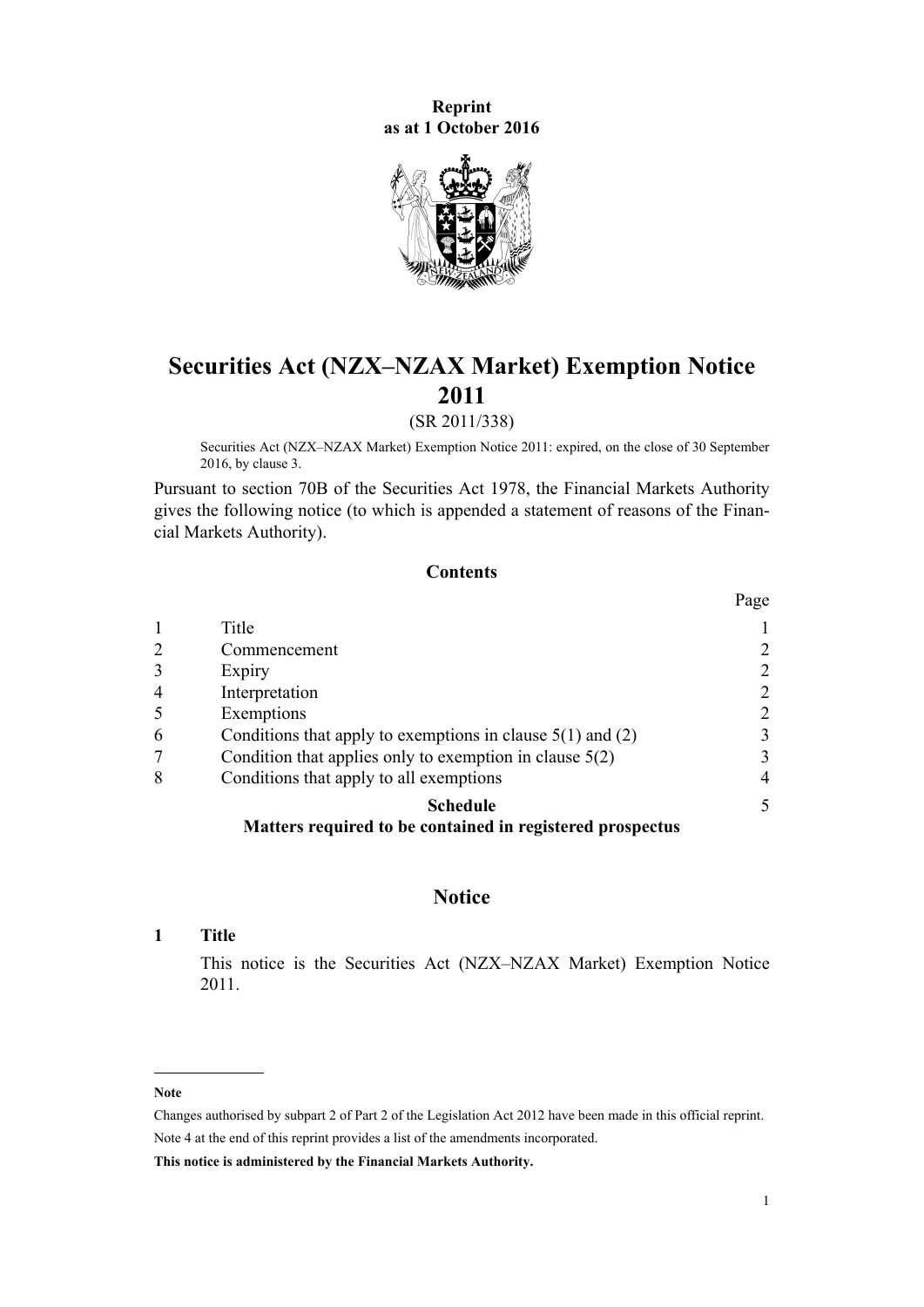# <span id="page-1-0"></span>**2 Commencement**

This notice comes into force on 30 September 2011.

#### **3 Expiry**

This notice expires on the close of 30 September 2016.

#### **4 Interpretation**

(1) In this notice, unless the context otherwise requires,—

**Act** means the [Securities Act 1978](http://prd-lgnz-nlb.prd.pco.net.nz/pdflink.aspx?id=DLM25999)

**financial statements** has the meaning set out in [section 8](http://prd-lgnz-nlb.prd.pco.net.nz/pdflink.aspx?id=DLM324914) of the Financial Reporting Act 1993

**NZAX issuer** means a company that has entered into a listing agreement with NZX for listing on the NZAX Market

**NZAX issuer's Internet site**, in relation to an NZAX issuer, means the Internet site maintained by the NZAX issuer

**NZAX issuer's NZX webpage**, in relation to an NZAX issuer, means the Internet webpage for the NZAX issuer that is located on NZX's Internet site

**NZAX listing rules** means NZX's listing rules that apply to NZAX issuers and the NZAX Market and that are listing rules for the purposes of [section 36H](http://prd-lgnz-nlb.prd.pco.net.nz/pdflink.aspx?id=DLM141346) of the Securities Markets Act 1988

**NZAX Market** means the securities market operated by NZX under that name

**NZCDC** means New Zealand Clearing and Depository Corporation Limited

**NZCDC settlement system** means the settlement system that is—

- (a) owned by, and operated and managed by or on behalf of, NZCDC; and
- (b) declared to be a designated settlement system under [section 156N](http://prd-lgnz-nlb.prd.pco.net.nz/pdflink.aspx?id=DLM202025) of the Reserve Bank of New Zealand Act 1989

**NZX** means NZX Limited

**Regulations** means the [Securities Regulations 2009](http://prd-lgnz-nlb.prd.pco.net.nz/pdflink.aspx?id=DLM2291142).

(2) Any term or expression that is defined in the Act, the [Securities Markets Act](http://prd-lgnz-nlb.prd.pco.net.nz/pdflink.aspx?id=DLM139726) [1988](http://prd-lgnz-nlb.prd.pco.net.nz/pdflink.aspx?id=DLM139726), or the [Regulations](http://prd-lgnz-nlb.prd.pco.net.nz/pdflink.aspx?id=DLM2291142) and used, but not defined, in this notice has the same meaning as in [the Act](http://prd-lgnz-nlb.prd.pco.net.nz/pdflink.aspx?id=DLM25999), the Securities Markets Act 1988, or the Regulations.

#### **5 Exemptions**

- (1) Every NZAX issuer, every holder of securities previously allotted by an NZAX issuer, and every person acting on behalf of either or both of them is exempted from section  $34(2)(a)$  of the Act and regulation  $5(1)(a)$  of the Regulations in respect of equity securities of the NZAX issuer.
- (2) Every NZAX issuer, every holder of securities previously allotted by an NZAX issuer, and every person acting on behalf of either or both of them is exempted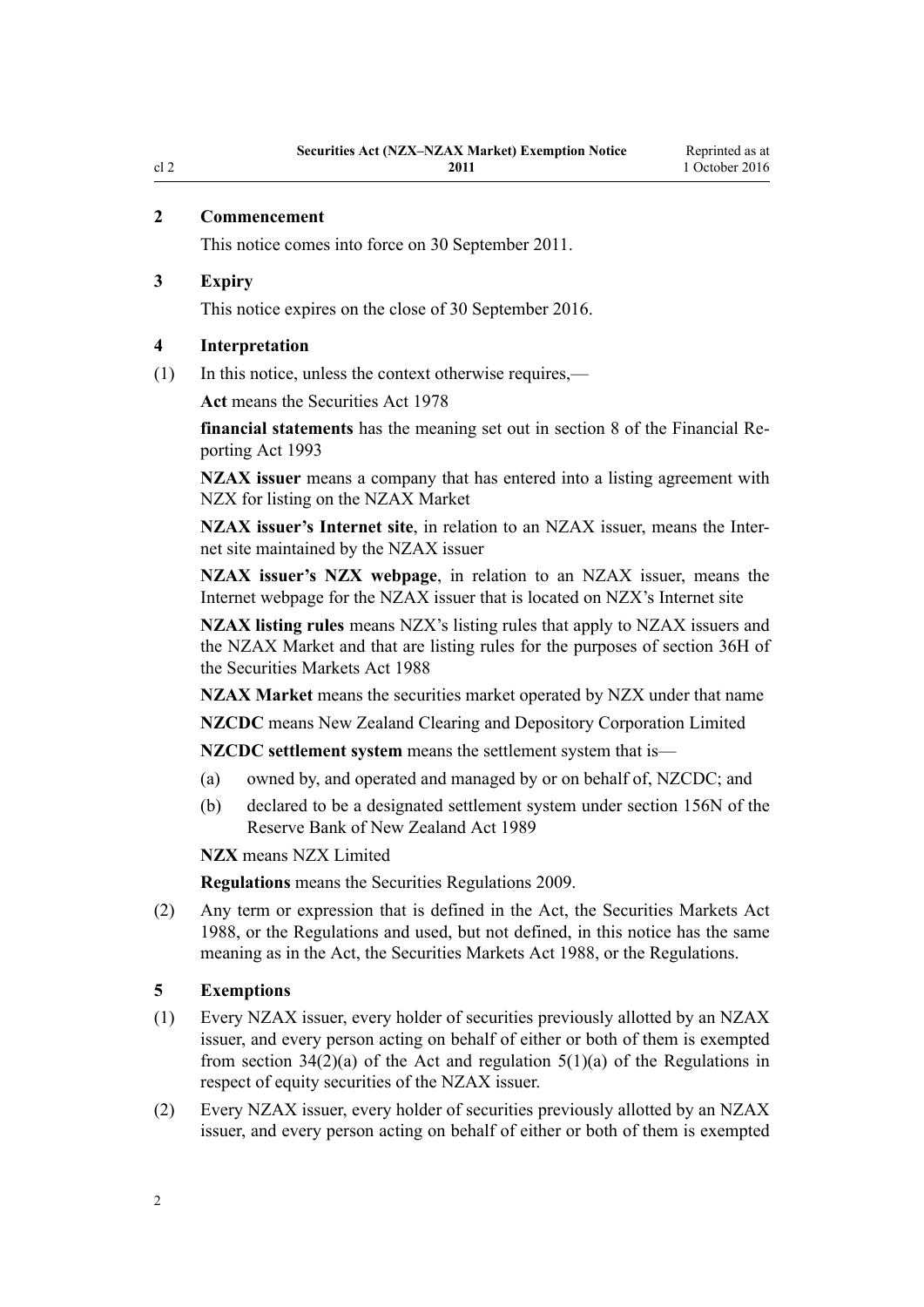<span id="page-2-0"></span>from [section 37A\(1\)\(a\)](http://prd-lgnz-nlb.prd.pco.net.nz/pdflink.aspx?id=DLM141786) of the Act in respect of equity securities of the NZAX issuer.

(3) Every NZAX issuer, every holder of securities previously allotted by an NZAX issuer, and every person acting on behalf of either or both of them is exempted from section  $37A(1)(c)$  of the Act in respect of equity securities of the NZAX issuer.

# **6 Conditions that apply to exemptions in clause 5(1) and (2)**

- (1) The exemptions in clause  $5(1)$  and (2) are subject to the conditions that—
	- (a) the registered prospectus relating to the offer contains all the information, statements, and other matters required by the [Schedule](#page-4-0); and
	- (b) all information, statements, and other matters specified under an italicised question set out in the [Schedule](#page-4-0) that are required to be contained in a registered prospectus must be set out together in the registered prospectus under that question.
- (2) However, despite subclause (1),—
	- (a) in the case of an offer of previously allotted securities to which [section](http://prd-lgnz-nlb.prd.pco.net.nz/pdflink.aspx?id=DLM27561) [6\(2\) or \(3\)](http://prd-lgnz-nlb.prd.pco.net.nz/pdflink.aspx?id=DLM27561) of the Act applies, nothing in the Schedule requires the registered prospectus to contain information about a holder of previously allotted securities as an issuer of equity securities if the prospectus contains—
		- (i) a statement to the effect that the holder of previously allotted securities offered under the prospectus is an issuer of equity securities and has obligations as an issuer under [the Act](http://prd-lgnz-nlb.prd.pco.net.nz/pdflink.aspx?id=DLM25999), the Regulations, and this notice; and
		- (ii) any information about the holder of previously allotted securities as offeror that, but for this paragraph, would be required in the registered prospectus under [clause 30](#page-20-0) of the Schedule; and
	- (b) if a matter specified in the [Schedule](#page-4-0) is not applicable to the securities to which the registered prospectus relates, the registered prospectus is not required to refer to that matter and, in particular, is not required to state that the matter is not applicable; and
	- (c) if the [Schedule](#page-4-0) specifies any information, statement, certificate, or other matter relating to an issuing group, a borrowing group, a group, a body corporate, a business, or a scheme for a stated period, the information, statement, certificate, or other matter need not relate to any part of the stated period during which no part of the group, body corporate, business, or scheme was in existence.

#### **7 Condition that applies only to exemption in clause 5(2)**

The exemption in clause  $5(2)$  is subject to the condition that the securities must not be allotted to a subscriber for the equity securities unless the subscriber re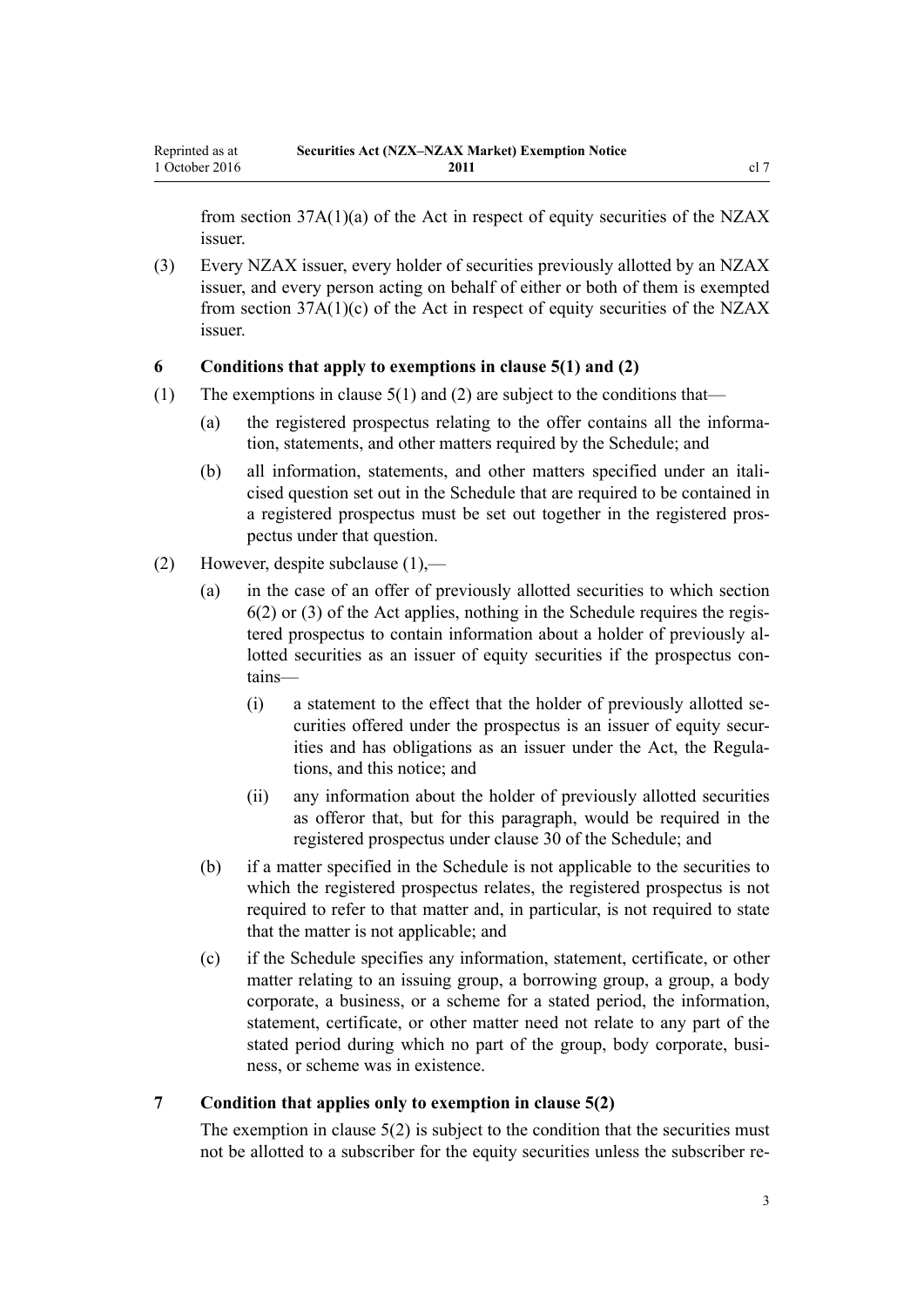<span id="page-3-0"></span>ceived, before subscribing, a copy of the registered prospectus relating to the offer.

# **8 Conditions that apply to all exemptions**

- (1) The exemptions in [clause 5](#page-1-0) are subject to the condition that all information released by an NZAX issuer to NZX for disclosure to the market between the date of registration of the registered prospectus and the closing date for the receipt of subscription applications relating to the offer, and that has been approved by NZX for release to the market,—
	- (a) is placed immediately on the NZAX issuer's Internet site and the NZAX issuer's NZX webpage; and
	- (b) is available at all reasonable times during the offer period through the NZAX issuer's Internet site and the NZAX issuer's NZX webpage.
- (2) The exemptions in [clause 5](#page-1-0) are subject to the condition that every prospectus delivered to the Registrar for registration in accordance with this notice must have endorsed on or attached to the prospectus, or be accompanied by,—
	- (a) in the case of a contract the details of which are required by [clause 28](#page-20-0) of the Schedule,—
		- (i) a copy of the contract or, if the contract is not in writing, a document giving full particulars of the contract; and
		- (ii) if the contract is wholly or partly in a foreign language, a correct translation of the contract in English; and
	- (b) in each case of the auditor's report referred to in [clause 23\(4\)](#page-16-0) of the Schedule and any auditor's report prepared in accordance with [clause](#page-20-0) [32\(2\)](#page-20-0) of the Schedule,—
		- (i) the signed report; and
		- (ii) a statement, dated not earlier than 7 days before the specified date and signed by the auditor (either in the auditor's name or that of the auditor's firm), that the auditor consents to the report appearing in the registered prospectus in the form in which it appears.
- (3) However, subclause (2)(a) does not apply if a copy of the contract, document giving full particulars of the contract, or translation of the contract, as the case may be, has already been registered by, or filed with, the Registrar.
- (4) The exemptions in [clause 5](#page-1-0) are subject to the condition that an NZAX issuer must not allot equity securities to the public if the date of allotment would be later than whichever of the following dates is the earlier:
	- (a) 6 months after the specified date:
	- (b) 9 months after the date of the most recent financial statements or interim financial statements referred to in the registered prospectus in accordance with [clauses 23](#page-16-0) and [24](#page-16-0) of the Schedule.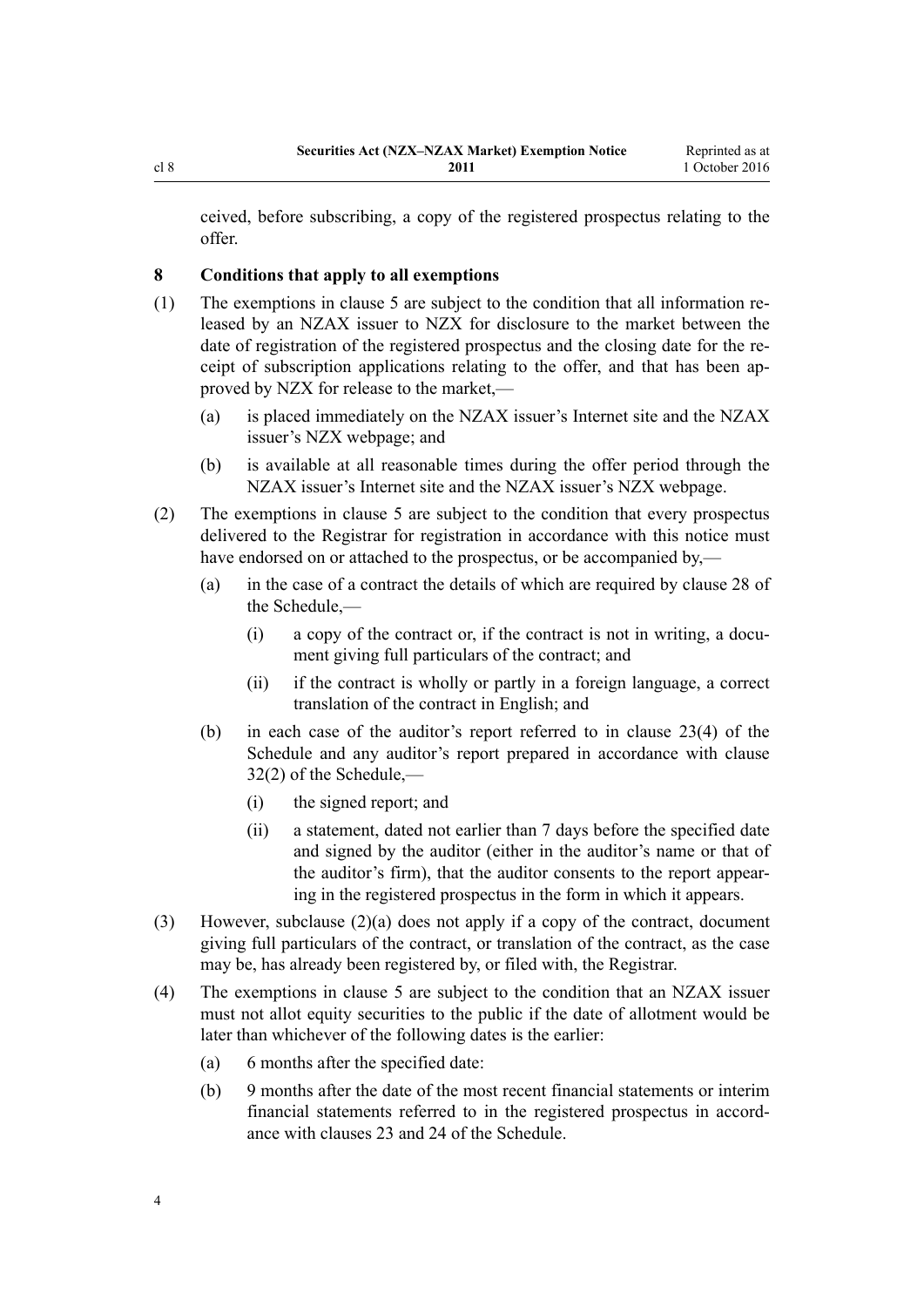#### **2011** Schedule

# <span id="page-4-0"></span>**Schedule Matters required to be contained in registered prospectus**

[cl 6](#page-9-0)

# **Contents**

|                |                                                                                   | Page   |
|----------------|-----------------------------------------------------------------------------------|--------|
| $\mathbf{1}$   | Information on cover of registered prospectus                                     | 6      |
| $\overline{2}$ | Information at front of registered prospectus                                     | $\tau$ |
|                | What sort of investment is this?                                                  |        |
| 3              | Description of securities                                                         | 8      |
|                | Who is involved in providing it to me?                                            |        |
| $\overline{4}$ | Activities                                                                        | 8      |
| 5              | Names and addresses                                                               | 9      |
| 6              | Subsidiaries and shareholders                                                     | 10     |
|                | How much do I pay?                                                                |        |
| 7              | Moneys payable by subscribers                                                     | 10     |
| 8              | Cooling-off period                                                                | 10     |
|                | What are the charges?                                                             |        |
| 9              | Types of charges                                                                  | 11     |
| 10             | Amount of charges                                                                 | 11     |
|                | What returns will I get?                                                          |        |
| 11             | Returns                                                                           | 12     |
| 12             | Financing of projects                                                             | 12     |
| 13             | Provisions relating to initial flotations and minimum subscription                | 12     |
| 14             | Guarantee of securities                                                           | 13     |
|                | What are my risks?                                                                |        |
| 15             | Risks                                                                             | 14     |
| 16             | Consequences of insolvency                                                        | 14     |
| 17             | <b>NZAX</b> listing                                                               | 14     |
|                | Can the investment be altered?                                                    |        |
| 18             | Alteration of securities                                                          | 15     |
|                | How do I cash in my investment?                                                   |        |
| 19             | Early termination                                                                 | 16     |
|                | Who do I contact with inquiries about my investment?                              |        |
| 20             | Inquiries about securities                                                        | 16     |
|                | Is there anyone to whom I can complain if I have problems with the<br>investment? |        |
| 21             | Complaints about securities                                                       | 16     |
|                |                                                                                   |        |

5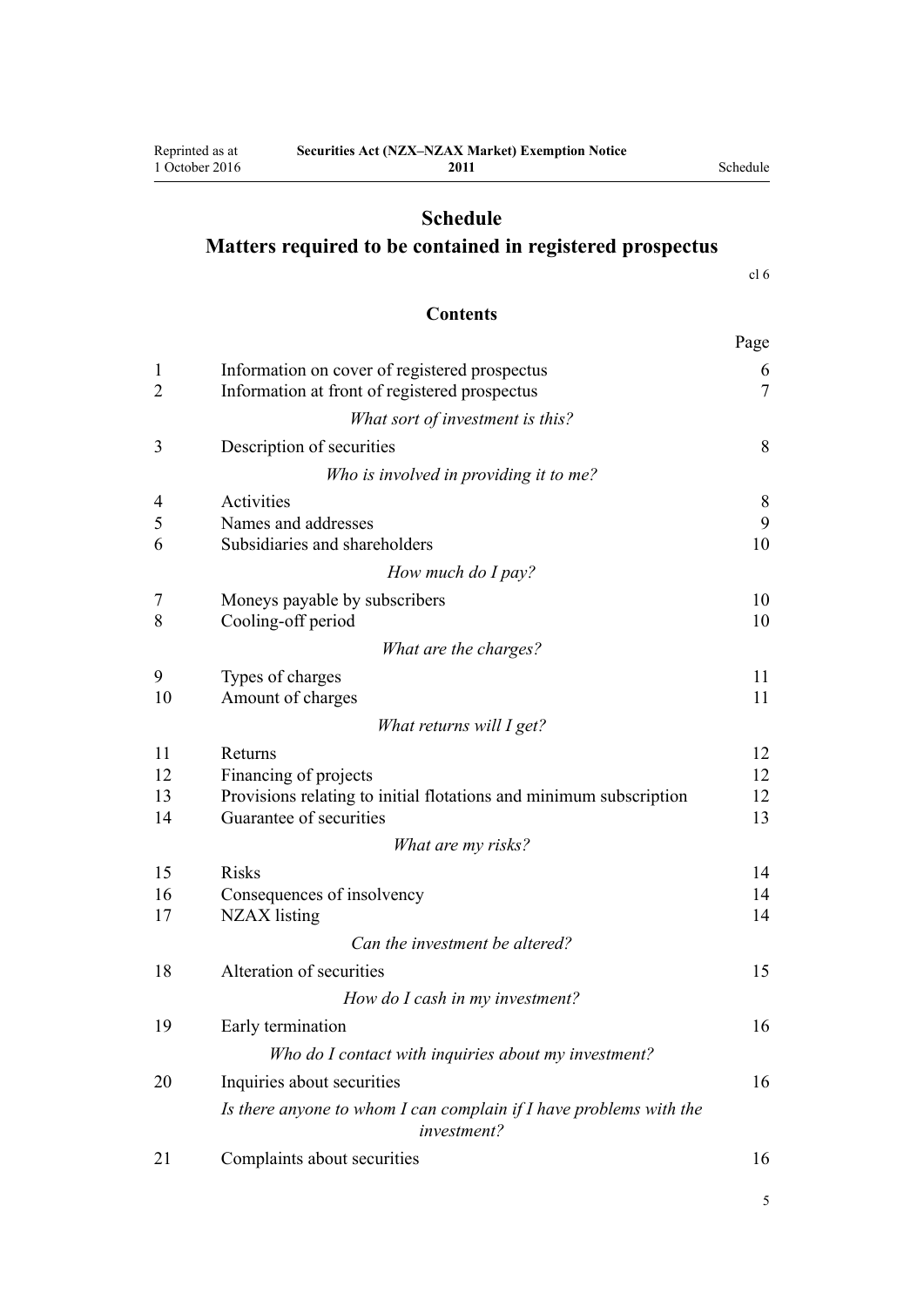<span id="page-5-0"></span>

|          | <b>Securities Act (NZX–NZAX Market) Exemption Notice</b> | Reprinted as at |
|----------|----------------------------------------------------------|-----------------|
| Schedule | 2011                                                     | 1 October 2016  |
|          |                                                          |                 |

#### *[What other information can I obtain about this investment?](#page-15-0)*

| 22 | Financial statements requirements apply only if NZAX issuer has |    |  |
|----|-----------------------------------------------------------------|----|--|
|    | commenced business                                              |    |  |
| 23 | Financial statements                                            | 17 |  |
| 24 | Additional interim financial statements                         |    |  |
| 25 | Acquisition of business or subsidiary                           | 18 |  |
| 26 | Places of inspection of documents                               | 20 |  |
| 27 | Interested persons                                              | 20 |  |
| 28 | Material contracts                                              | 21 |  |
| 29 | Pending proceedings                                             | 21 |  |
| 30 | Other material matters                                          | 21 |  |
| 31 | Directors' statement                                            | 21 |  |
| 32 | Prospective financial information                               | 21 |  |
| 33 | Annual information                                              | 22 |  |
| 34 | On request information                                          | 22 |  |

#### **1 Information on cover of registered prospectus**

(1) A statement in the following form (to be set out on the front cover of the registered prospectus):

#### "**Warning—restricted disclosure**

This registered prospectus has been prepared in accordance with the Securities Act (NZX–NZAX Market) Exemption Notice 2011. It may not contain as much information as would ordinarily appear in a registered prospectus prepared in accordance with the requirements of [Schedule 1](http://prd-lgnz-nlb.prd.pco.net.nz/pdflink.aspx?id=DLM2284210) of the Securities Regulations 2009.

It is strongly recommended that you seek independent professional advice before investing in these securities.

Copies of this registered prospectus, financial statements of [*insert name of NZAX issuer*], and other information about the securities offered and [*insert name of NZAX issuer*] are available—

- (a) on [*insert name of NZAX issuer*]'s NZX webpage [*insert address*]; and
- (b) on [*insert name of NZAX issuer*]'s Internet site [*insert address*]; and
- (c) on request from [*insert name of NZAX issuer*], free of charge."
- (2) Subclause (3) applies if—
	- (a) the registered prospectus is the first offer to the public of equity securities of the NZAX issuer; and
	- (b) the NZAX issuer intends, in accordance with [clause 13\(3\)](#page-11-0) of this schedule, not to include prospective financial statements of the issuing group.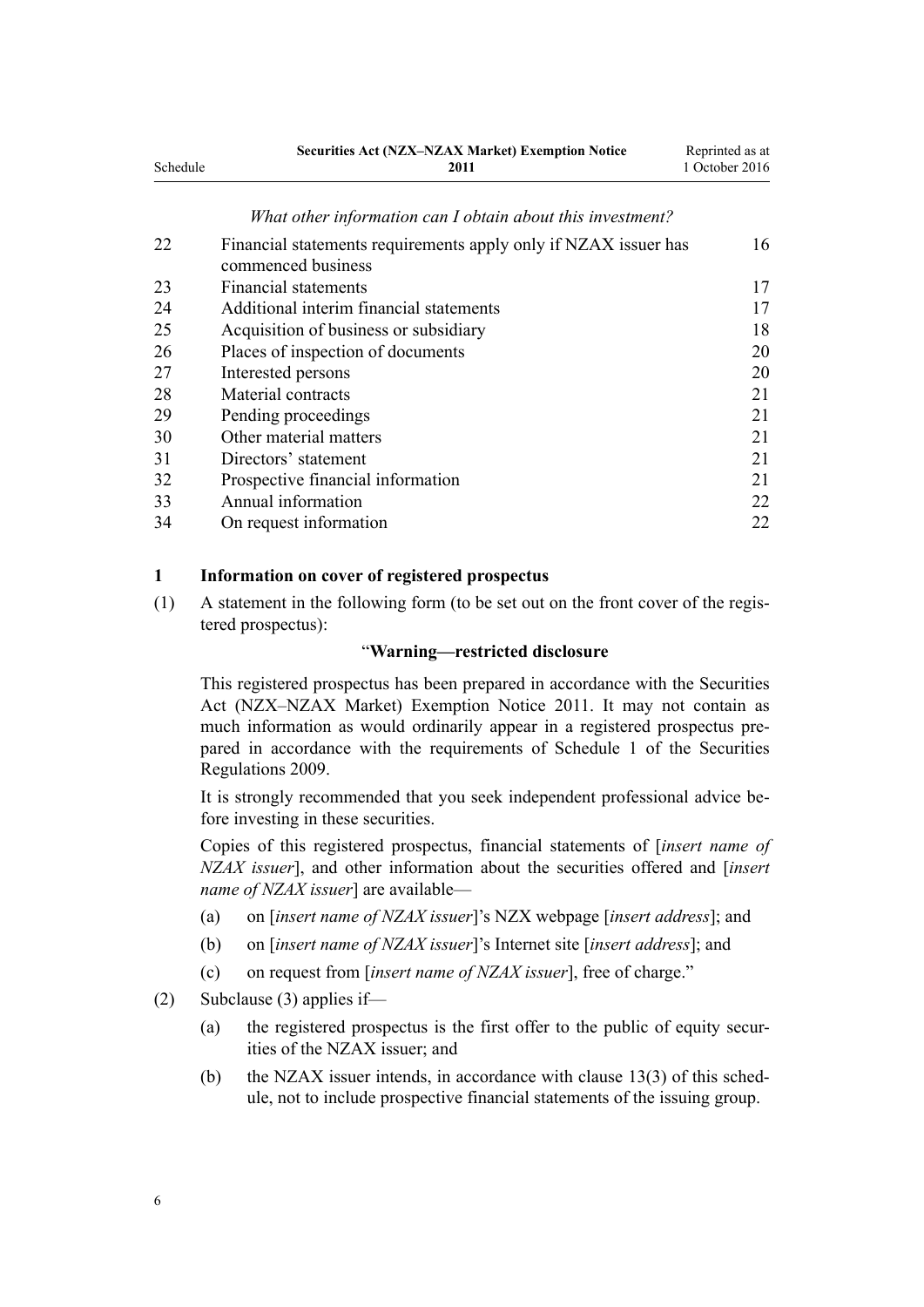<span id="page-6-0"></span>(3) If this subclause applies, the statement required by subclause (1) must include, after the first paragraph, a statement of the matters described in clause  $13(3)(a)$ of this schedule.

## **2 Information at front of registered prospectus**

A statement in the following form (to be set out at the front of the registered prospectus):

# "**Important information**

Investment decisions are very important. They often have long-term consequences. Read all documents carefully. Ask questions. Seek advice before committing yourself.

#### **Choosing an investment**

When deciding whether to invest, consider carefully the answers to the following questions that can be found on the pages noted below:

*Page*

*What sort of investment is this? Who is involved in providing it for me? How much do I pay? What are the charges? What returns will I get? What are my risks? Can the investment be altered? How do I cash in my investment? Who do I contact with inquiries about my investment? Is there anyone to whom I can complain if I have problems with the investment? What other information can I obtain about this investment?*

#### **The Financial Markets Authority regulates conduct in financial markets**

The Financial Markets Authority regulates conduct in New Zealand's financial markets. The Financial Markets Authority's main objective is to promote and facilitate the development of fair, efficient, and transparent financial markets.

For more information about investing, go to http://www.fma.govt.nz

#### **Financial advisers can help you make investment decisions**

Using a financial adviser cannot prevent you from losing money, but it should be able to help you make better investment decisions.

Financial advisers are regulated by the Financial Markets Authority to varying levels, depending on the type of adviser and the nature of the services they provide. Some financial advisers are only allowed to provide advice on a limited range of products.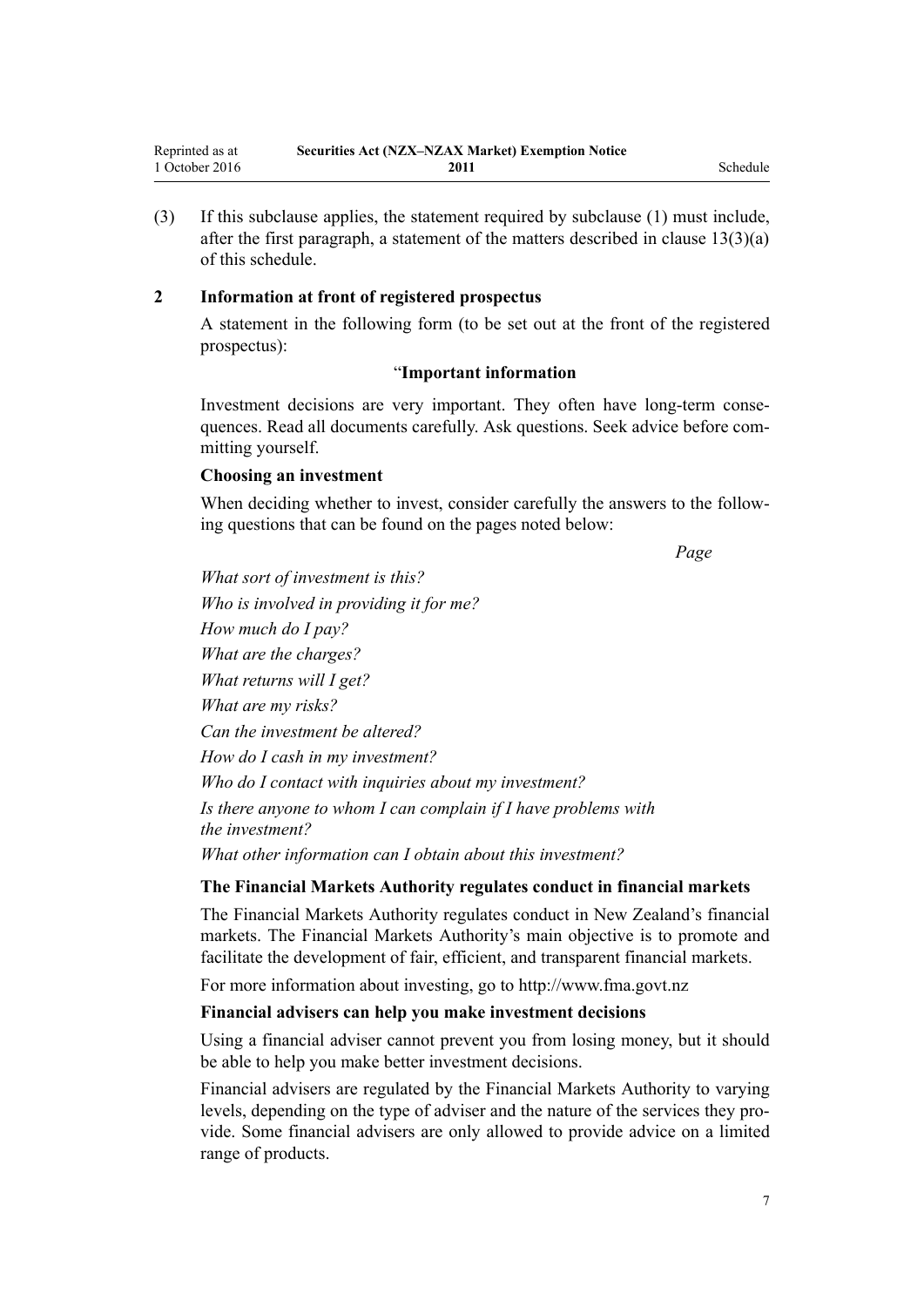When seeking or receiving financial advice, you should check—

- the type of adviser you are dealing with:
- the services the adviser can provide you with:
- the products the adviser can advise you on.

A financial adviser who provides you with personalised financial adviser services may be required to give you a disclosure statement covering these and other matters. You should ask your adviser about how he or she is paid and any conflicts of interest he or she may have.

Financial advisers must have a complaints process in place and they, or the financial services provider they work for, must belong to a dispute resolution scheme if they provide services to retail clients. So if there is a dispute over an investment, you can ask someone independent to resolve it.

Most financial advisers, or the financial services provider they work for, must also be registered on the financial service providers register. You can search for information about registered financial service providers at http:// www.fspr.govt.nz

You can also complain to the Financial Markets Authority if you have concerns about the behaviour of a financial adviser."

#### *What sort of investment is this?*

#### **3 Description of securities**

<span id="page-7-0"></span>Schedule

- (1) A brief description of the securities being offered.
- (2) The maximum number or amount of the securities being offered.
- (3) All terms of the offer (including the closing date for receipt of subscription applications relating to the offer), and all terms of the securities being offered, not elsewhere set out in the prospectus, other than—
	- (a) any terms implied by law; or
	- (b) any terms set out in a document that—
		- (i) is registered with a public official; and
		- (ii) is available for public inspection; and
		- (iii) is referred to in the prospectus.

*Who is involved in providing it to me?*

#### **4 Activities**

A brief description of the principal activities carried on by the NZAX issuer and an indication of how long the NZAX issuer has been carrying on those activities.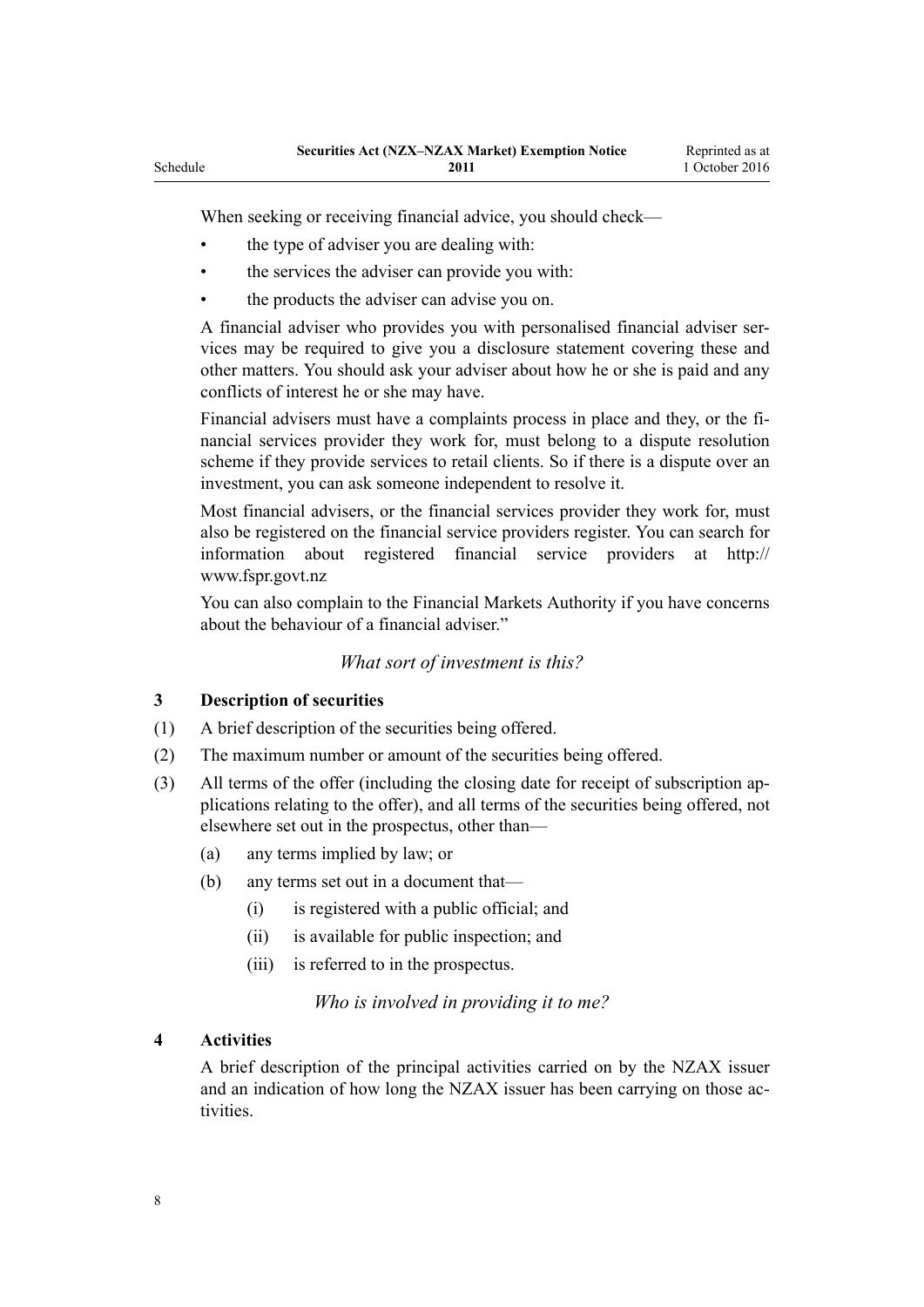# <span id="page-8-0"></span>**5 Names and addresses**

- (1) The following information:
	- (a) the name and address of the NZAX issuer; and
	- (b) the statute or other authority by or under which the NZAX issuer was incorporated; and
	- (c) the date of incorporation; and
	- (d) the date of registration in New Zealand (if that date is different from the date of incorporation); and
	- (e) the registered number (if any); and
	- (f) the place (if any) in New Zealand where a public file relating to the incorporation or registration of the NZAX issuer is kept.
- (2) The name and address of every director of the NZAX issuer.
- (3) In respect of every director of the NZAX issuer who is an employee of the NZAX issuer, or of any subsidiary of the NZAX issuer, the position held by him or her.
- (4) If the NZAX issuer, director of the NZAX issuer, or a promoter has, during the 5 years preceding the specified date, been adjudged bankrupt or insolvent, convicted of a crime involving dishonesty, prohibited from acting as a director of a company, or placed in statutory management, voluntary administration, liquidation, or receivership, a statement to that effect and the name, and any alternative or former name or names, of the NZAX issuer, director, or promoter concerned.
- (5) The names and addresses of any promoters.
- (6) The names of the NZAX issuer's secretary (if any), its auditors, and the securities registrar (if it is not the NZAX issuer), and any other professional advisers (other than employees of the NZAX issuer or of an associated person) or solicitors who have been involved in the preparation of the prospectus.
- (7) The names, addresses, and qualifications of any experts named in the registered prospectus.
- (8) If the offer of securities is underwritten, the name and address of the underwriter
- (9) In relation to an offer of previously allotted securities to which [section 6\(2\) or](http://prd-lgnz-nlb.prd.pco.net.nz/pdflink.aspx?id=DLM27561) [\(3\)](http://prd-lgnz-nlb.prd.pco.net.nz/pdflink.aspx?id=DLM27561) of the Act applies,—
	- (a) the name of the offeror of the previously allotted securities; and
	- (b) the address of the offeror's registered office (or, if it does not have a registered office, the offeror's address) in New Zealand; and
	- (c) the net amount of the consideration received or to be received by the issuer in respect of the original allotment of the securities.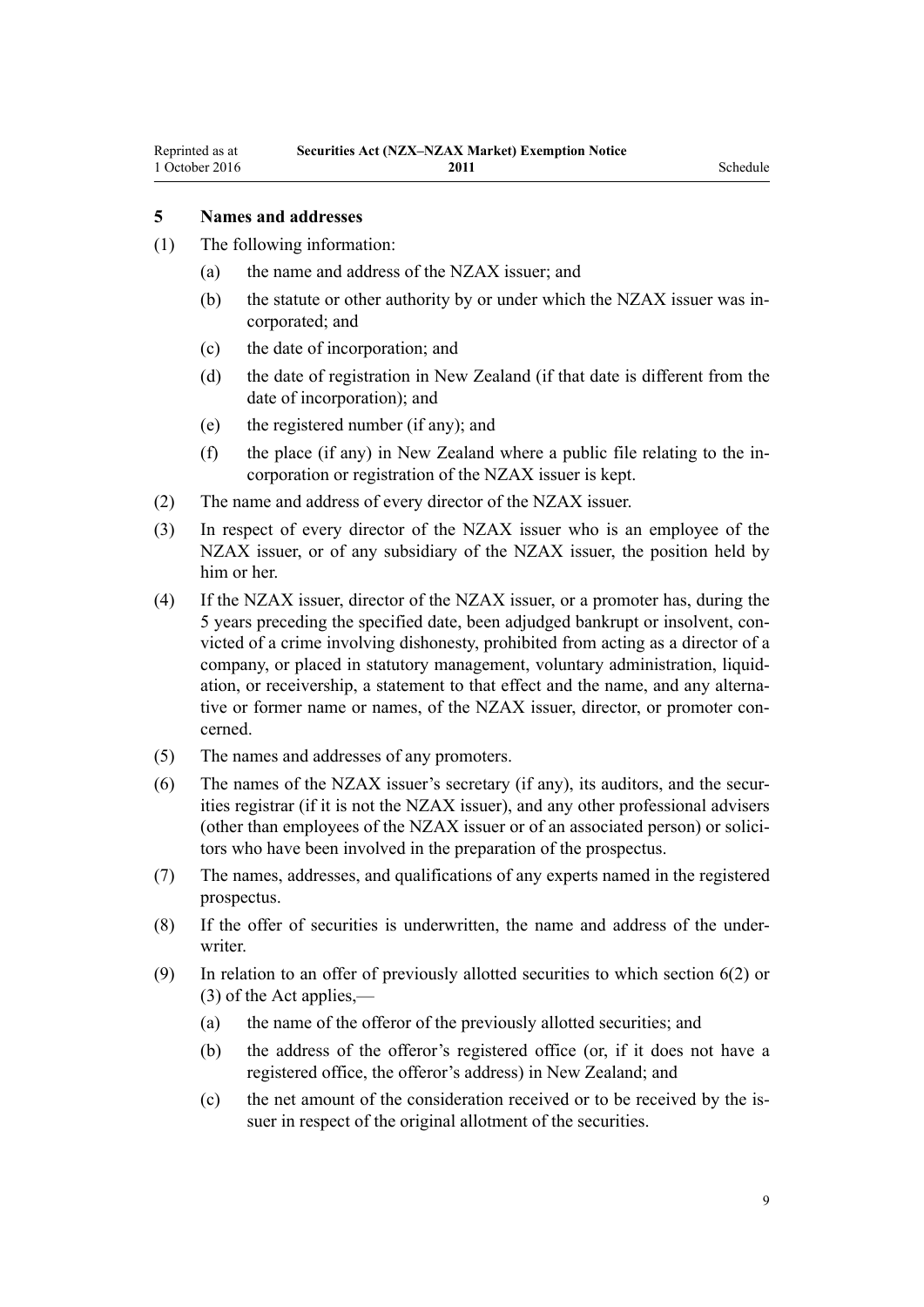# <span id="page-9-0"></span>Schedule

#### **6 Subsidiaries and shareholders**

- (1) In respect of each subsidiary the amount of whose total tangible assets exceeds 5% of the amount of the total tangible assets of the issuing group,—
	- (a) the name of the subsidiary; and
	- (b) the proportion of its issued capital held by members of the issuing group.
- (2) The names of the persons who are the registered holders of the 10 largest holdings of equity securities of the NZAX issuer at a date not earlier than 30 days before the specified date, and the amounts of their respective holdings.
- (3) A statement as to whether the persons specified under subclause (2) undertake any liability in respect of the securities being offered.

#### *How much do I pay?*

#### **7 Moneys payable by subscribers**

- (1) The following information relating to the money payable by a subscriber to the NZAX issuer or any associated person in respect of the securities:
	- (a) a description of the sums payable and a statement as to whether the subscriber is required to make those payments:
	- (b) the person to whom, and the manner in which, payments are to be or may be made:
	- (c) if the subscriber is required to make payments on specified dates or at a specified frequency, the payment dates or frequency and the consequences of failing to make the payments.
- (2) If the money, or the minimum or maximum sum of money, referred to in subclause (1) can, at the specified date, be expressed as a dollar amount (or as a percentage of another dollar amount identified with reference to the security), a statement of the dollar amount (or of the percentage and a description of the other dollar amount).
- (3) If the money, or the minimum or maximum sum of money, referred to in subclause (1) cannot, at the specified date, be expressed as a dollar amount (or as a percentage of another dollar amount identified with reference to the security), a statement describing any procedure for calculating the amounts of that money during the period the registered prospectus is current.

#### **8 Cooling-off period**

If there is a cooling-off period in respect of the securities, a statement of the terms on which a subscriber may cancel the securities.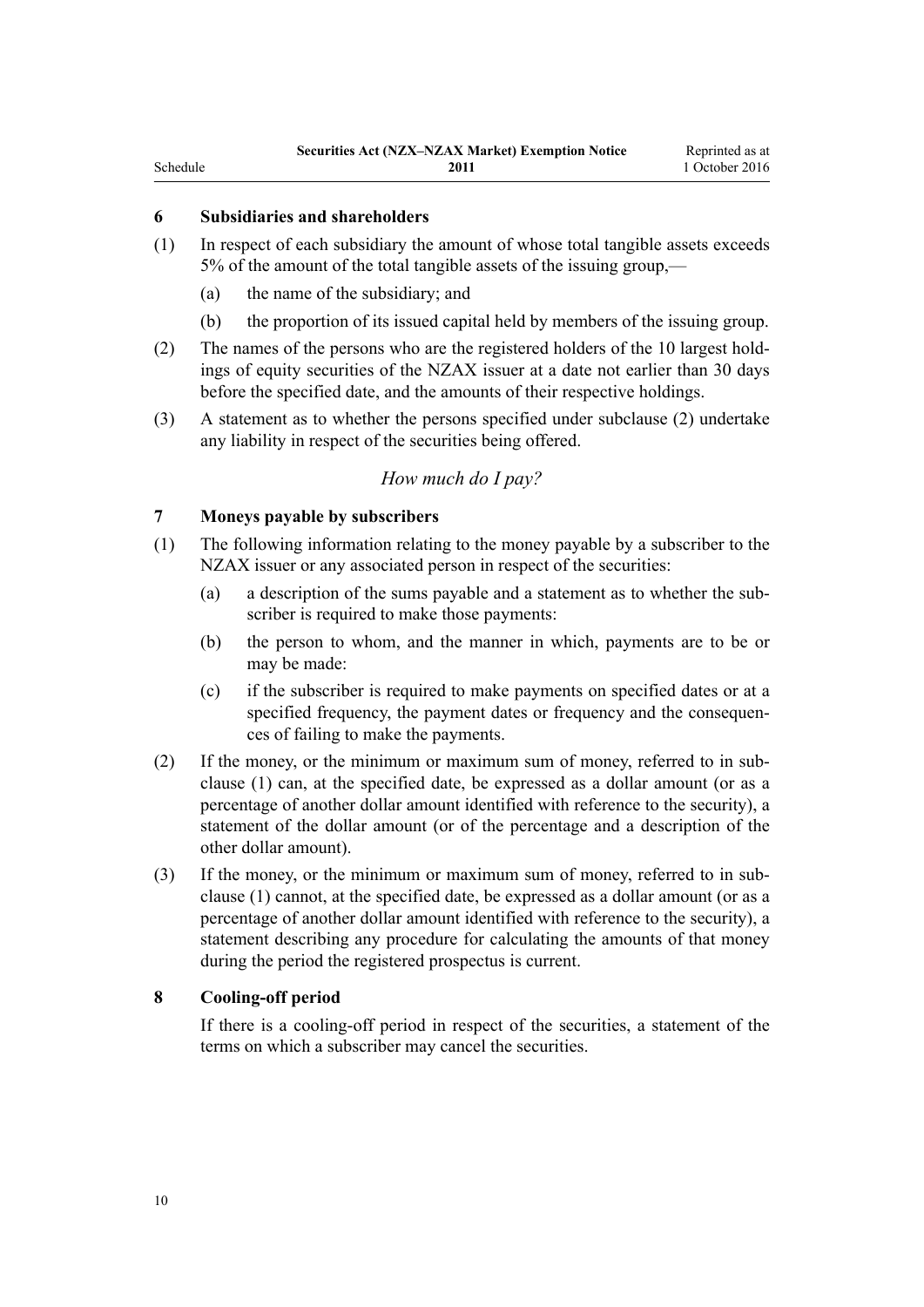#### *What are the charges?*

#### <span id="page-10-0"></span>**9 Types of charges**

- (1) A statement as to which of the following types of charges are or may be payable to the NZAX issuer or a promoter, or an associated person of the NZAX issuer or promoter, by a subscriber (whether directly or indirectly, including by deduction):
	- (a) entry charges:
	- (b) administration or management charges:
	- (c) expenses or overhead charges:
	- (d) charges or expenses relating to goods or services that the subscriber is required to obtain:
	- (e) early termination charges:
	- (f) switching or sale charges (including the difference between any buying and selling prices for the securities):
	- (g) alteration charges:
	- (h) other charges.
- (2) A statement as to which of the types of charges specified in subclause (1) are or may be payable by the NZAX issuer to a promoter, an administration manager, or an investment manager or an associated person of the NZAX issuer, promoter, administration manager, or investment manager, being charges that will or may affect the amount of the returns to subscribers.
- (3) A brief description of any practices of the NZAX issuer or any associated person in relation to charges that will or may affect the amount of the returns to subscribers.
- (4) A brief description of the rights of the NZAX issuer or any other person to alter any of the charges applicable to the securities.

#### **10 Amount of charges**

- (1) If a charge, or the minimum or maximum amount of a charge, referred to in clause 9(1) of this schedule can, at the specified date, be expressed as a dollar amount (or as a percentage of another dollar amount), a statement of the dollar amount (or of the percentage and a description of the other dollar amount).
- (2) If a charge, or the minimum or maximum amount of a charge, referred to in clause 9(1) of this schedule cannot, at the specified date, be expressed as a dollar amount (or as a percentage of another dollar amount), a statement describing how the charge will be calculated and what procedure is available to the subscriber to ascertain the amount at the time of, and following, the subscription.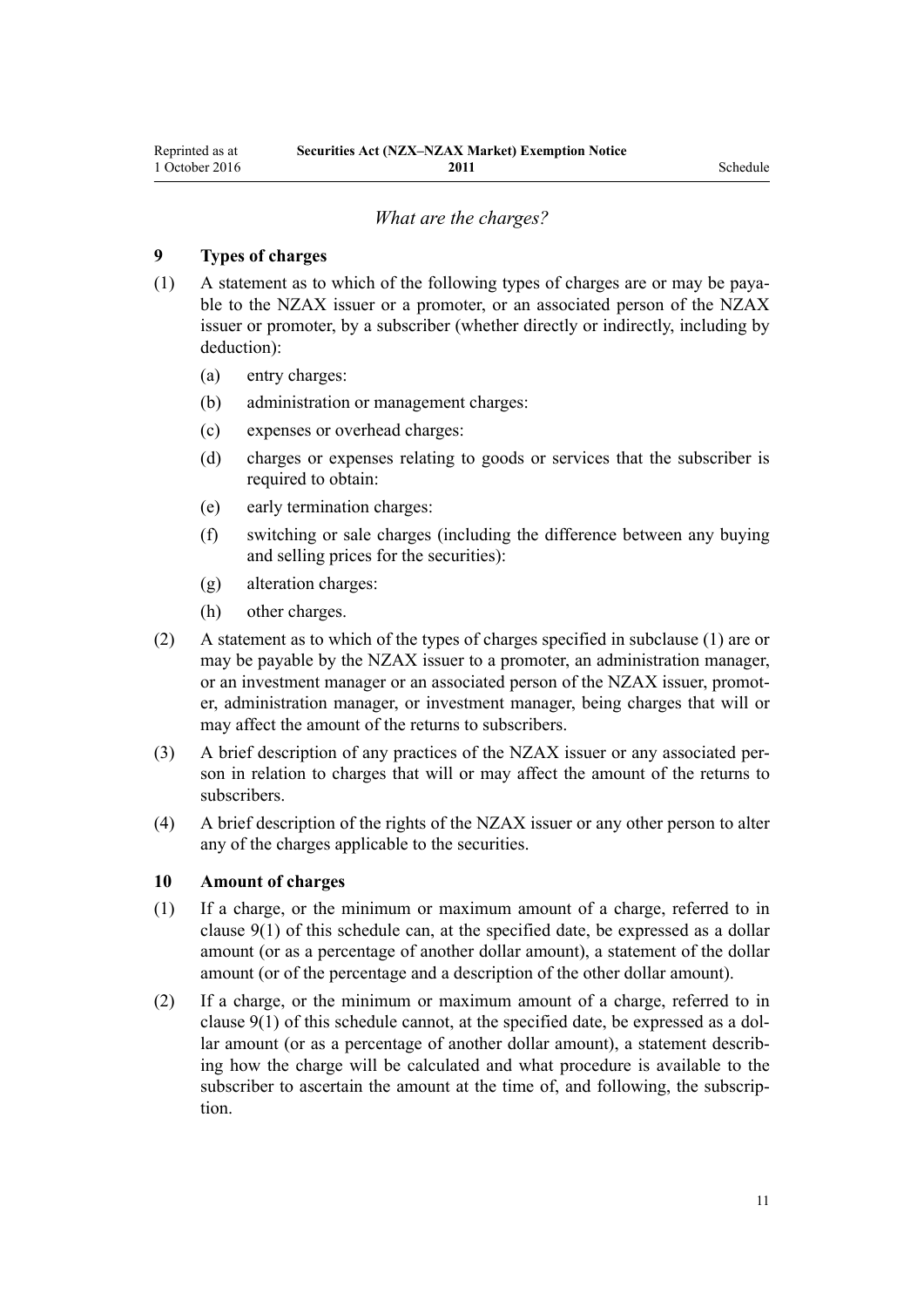# *What returns will I get?*

#### <span id="page-11-0"></span>**11 Returns**

- (1) The following information about the returns to subscribers from the securities:
	- (a) a brief description of the nature of the returns:
	- (b) a brief description of the key factors that determine the returns:
	- (c) a statement as to whether an amount of returns, quantifiable as at the date of the prospectus and enforceable by subscribers, has been promised and, if so, the amount or a description of how that amount can be calculated:
	- (d) a statement as to which of the following (if any) will, or is likely to, affect the returns (in addition to any of the charges referred to in [clause 9](#page-10-0) of this schedule):
		- (i) taxes or duties:
		- (ii) reserves or retentions.
- (2) The dates on which, or frequency with which, the returns from the securities will be due and paid or, if there are no such dates or frequency or the dates or frequency are unknown, a statement to that effect.
- (3) If payment of all or any of the returns from the securities will or may be withheld until a particular date or for a particular period, a statement to that effect and a brief description of the circumstances that may produce this result.
- (4) The name of the person legally liable to pay the returns.

### **12 Financing of projects**

If the purpose of the offer of securities is expressed as being to provide finance for a particular capital project,—

- (a) a brief description of the project; and
- (b) an indication of the expected financial benefits of the project.

#### **13 Provisions relating to initial flotations and minimum subscription**

- (1) In the case of the first offer to the public of equity securities of the issuer,—
	- (a) a brief description of the plans that the directors of the NZAX issuer, and the directors of any other member of the issuing group, have in respect of the issuing group during the year commencing on the specified date, including the sources of finance that will be required for the plans; and
	- (b) a statement as to whether the proceeds of the offer of securities may, despite the stated directors' plans, be applied for any other purpose; and
	- (c) a prospective statement of financial position, a prospective statement of financial performance, and a prospective statement of cash flows for the issuing group in relation to—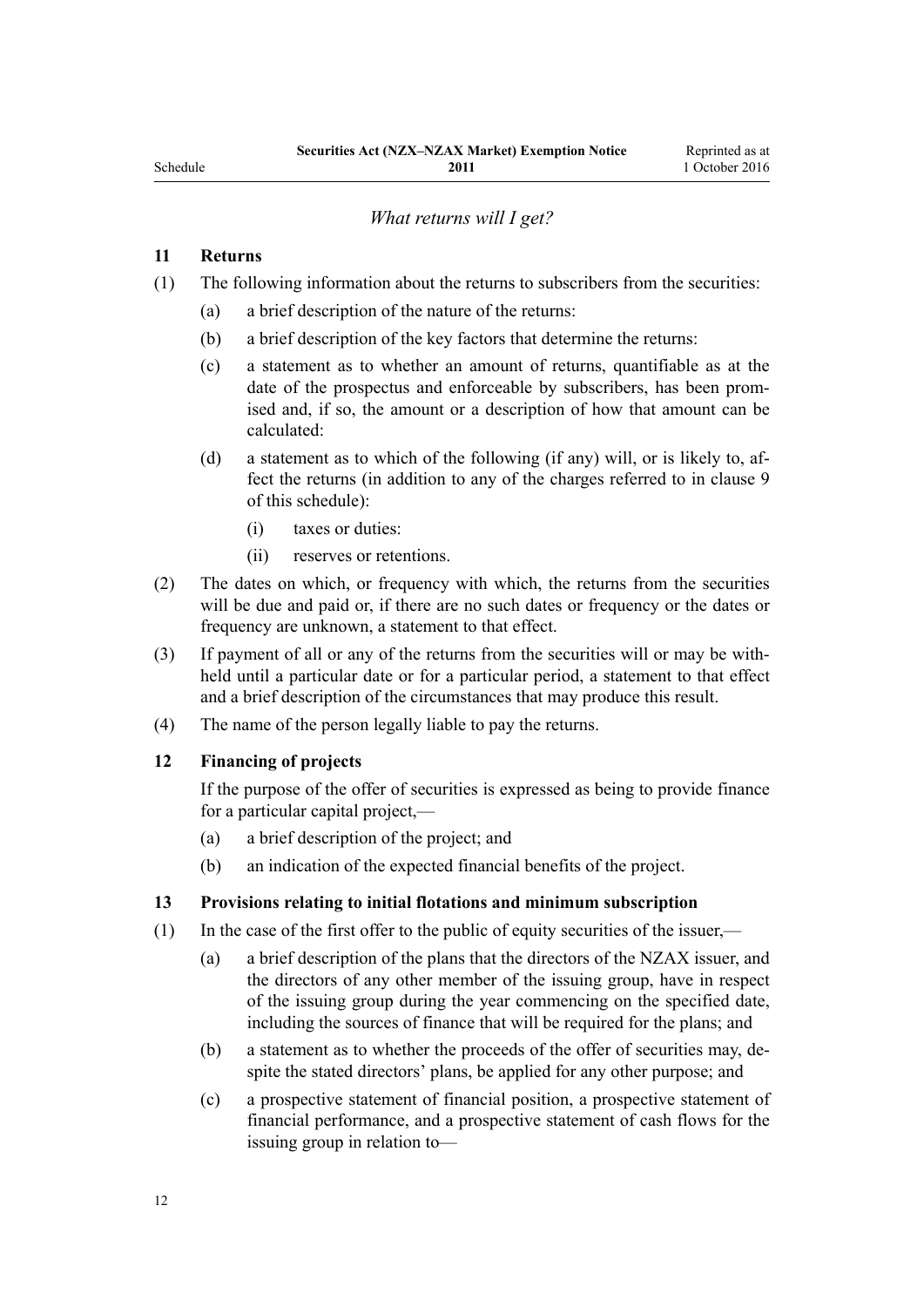- <span id="page-12-0"></span>(i) the accounting period ending on the next balance date after the specified date; and
- (ii) either the accounting period or the interim accounting period that is subsequent to the period referred to in subparagraph (i).
- (2) The prospective financial statements required by subclause  $(1)(c)$  must be prepared in accordance with FRS-42.
- (3) However, prospective financial statements are not required under subclause (1)(c) in relation to an accounting period (or interim accounting period) referred to in that paragraph if,—
	- (a) in the opinion of the directors of the NZAX issuer, after due enquiry by them, prospective financial statements for that period would be likely to deceive or mislead with regard to any particular that is material to the offer of securities (for example, because it is not practicable to formulate reasonable assumptions on which to base the statements); and
	- (b) the prospectus contains a statement to this effect together with a statement of the directors' reasons for their opinion.
- (4) In subclauses (1)(c)(ii) and (3), **interim accounting period**, in relation to an NZAX issuer, means a period ending 6 months after the balance date of the NZAX issuer.
- (5) For the purposes of [section 37\(2\)](http://prd-lgnz-nlb.prd.pco.net.nz/pdflink.aspx?id=DLM28302) of the Act, the minimum amount that, in the opinion of the directors, must be raised by the issue of the securities in order to provide the sums (or, if any part is to be met in any other manner, the balance of the sums) required to be provided in respect of each of the following matters:
	- (a) the purchase price of any property purchased or to be purchased that is to be met in whole or in part out of the proceeds of the offer:
	- (b) any preliminary expenses payable by the issuer, and any commission payable to any person in consideration of his or her agreeing to subscribe for, or of his or her procuring or agreeing to procure subscriptions for, any of the securities:
	- (c) working capital:
	- (d) the repayment of any money borrowed by the issuer in respect of any of the matters specified in paragraphs (a) to (c).

## **14 Guarantee of securities**

If there is a guarantor of the securities, the following information:

- (a) the name of the guarantor:
- (b) the nature and amount of the guarantee:
- (c) whether the guarantee is subject to conditions and, if so, the principal conditions: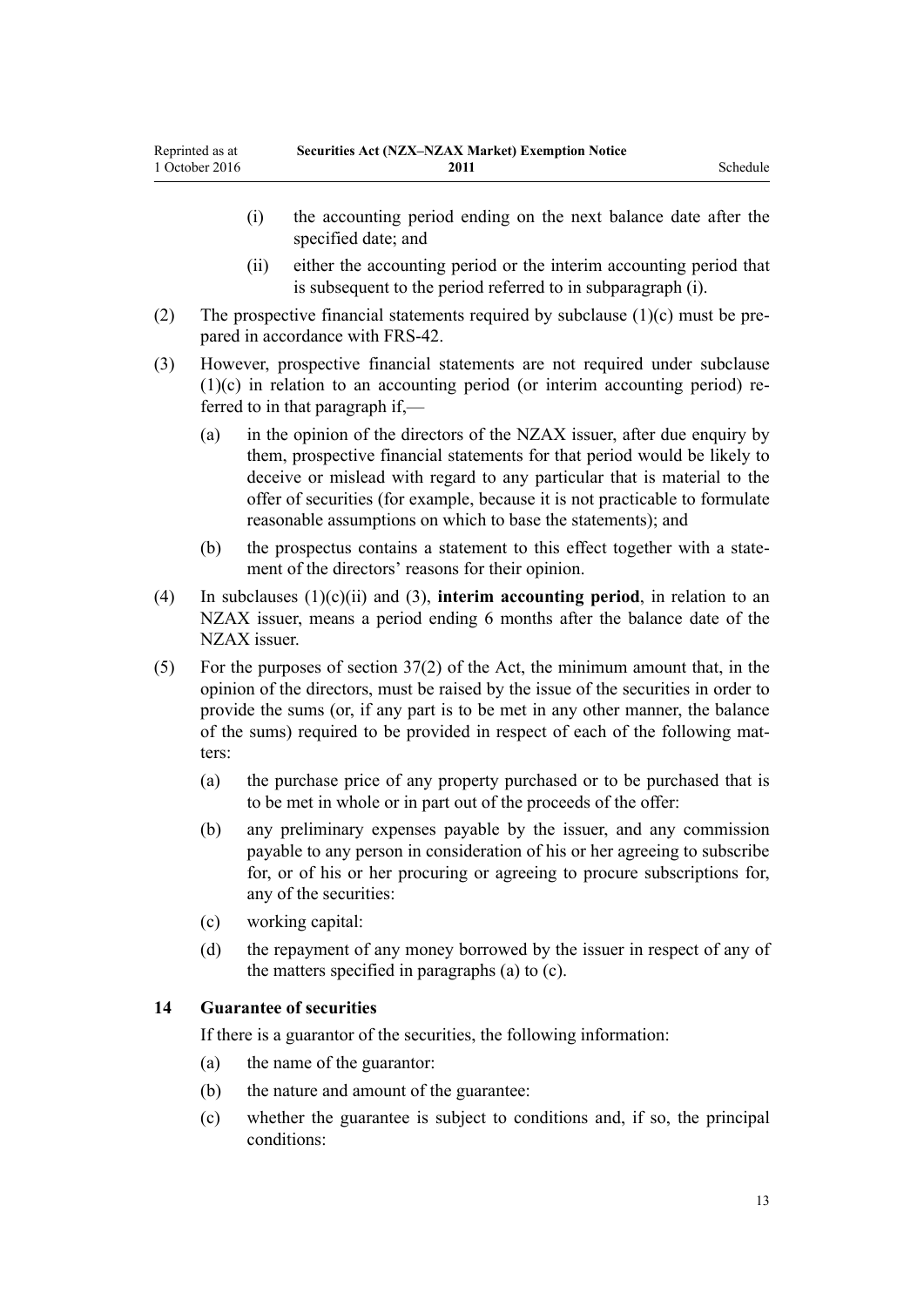- <span id="page-13-0"></span>(d) whether the guarantee is secured by a mortgage or other charge and, if so, the nature and amount of the charge:
- (e) if the guarantor and the NZAX issuer are associated persons, a statement to that effect and the nature of the relationship.

# *What are my risks?*

# **15 Risks**

(1) A brief description of the principal risks of—

- (a) the money paid by a subscriber not being recovered in full by the subscriber:
- (b) a subscriber not receiving the returns referred to in [clause 11](#page-11-0) of this schedule:
- (c) a subscriber being required to pay more money in respect of a security than that disclosed in [clause 7](#page-9-0) or 16 of this schedule.
- (2) A statement as to the trading prospects of the issuing group, together with any material information that may be relevant to those prospects, including a description of all special trade factors and risks that—
	- (a) are not mentioned elsewhere in the registered prospectus; and
	- (b) are not likely to be known or anticipated by the general public; and
	- (c) could materially affect the prospects of the issuing group.
- (3) If it is reasonably foreseeable that, on termination of any security at any time, a subscriber will have received, in total, less than the amount paid to the NZAX issuer or an associated person for the security, a statement to this effect and a brief description of the circumstances that may produce this result.

# **16 Consequences of insolvency**

- (1) A statement as to whether subscribers will or may be liable to pay money to any person as a result of the insolvency of the NZAX issuer and, if so, a brief description of the liability.
- (2) A brief description of any claims on the assets of the NZAX issuer that will or may rank ahead of claims of subscribers in the event of the NZAX issuer being put into liquidation.
- (3) A brief description of any claims on the assets of the NZAX issuer that will or may rank equally with the claims of subscribers in the event of the NZAX issuer being put into liquidation.

# **17 NZAX listing**

(1) Any statement approved by the market operator for the purposes of [regulation](http://prd-lgnz-nlb.prd.pco.net.nz/pdflink.aspx?id=DLM2291561) [39\(3\)](http://prd-lgnz-nlb.prd.pco.net.nz/pdflink.aspx?id=DLM2291561) of the Regulations.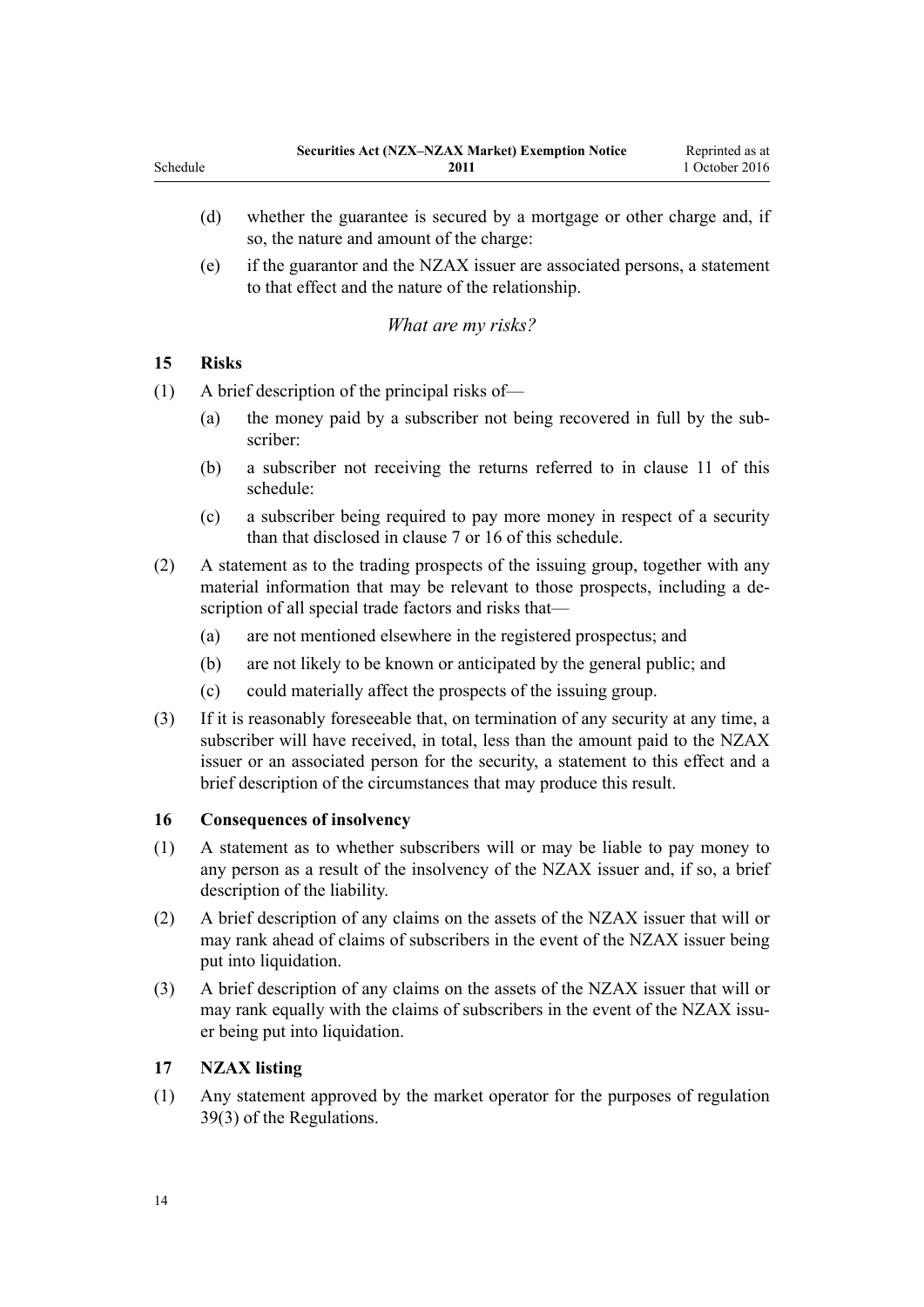<span id="page-14-0"></span>(2) At the time of the commencement of this notice, the following statement was approved by the market operator for the purposes of [regulation 39\(3\)](http://prd-lgnz-nlb.prd.pco.net.nz/pdflink.aspx?id=DLM2291561) of the Regulations:

"The securities offered in this prospectus are listed, or intended to be listed, on the NZX's NZAX market. The NZAX market differs from the NZSX market, also operated by NZX, in the following key respects:

- there are reduced criteria for listing on NZAX—there is no requirement for 25% of the securities of an NZAX issuer to be widely held and no minimum value requirement for NZAX listings as apply to NZSX listings. While an NZSX issuer must have 500 shareholders, an NZAX issuer needs only 50 shareholders:
- an NZAX issuer requires an NZX sponsor in order to list on the NZAX market, whereas NZSX companies require an organising participant:
- greater flexibility is accorded by the NZAX listing rules to NZAX issuers seeking to raise capital, buy back securities, and undertake major transactions. The NZAX listing rules provide NZAX issuers with an option to undertake these activities, without seeking shareholder consent, by making an announcement to the market that discloses fully the transaction before that transaction becomes final:
- the materiality threshold for related party transactions in the NZAX listing rules is higher than the threshold in the NZSX listing rules. This means that an NZAX issuer may enter into (proportionally) more substantial transactions with related parties before being required to seek shareholder approval for those transactions:
- the corporate governance standards for NZAX issuers do not contain all the matters provided for in the corporate governance standards for NZSX issuers.

#### *Can the investment be altered?*

### **18 Alteration of securities**

"

- (1) A brief description of any right of a subscriber, the NZAX issuer, or any other person to—
	- (a) alter the amount of moneys payable by a subscriber, including a brief description of any continuing obligation of the subscriber to pay that amount; or
	- (b) otherwise alter the terms of any security.
- (2) If any charges are payable by a subscriber on any of those alterations, a reference to the information given under clause  $9(1)(g)$  of this schedule.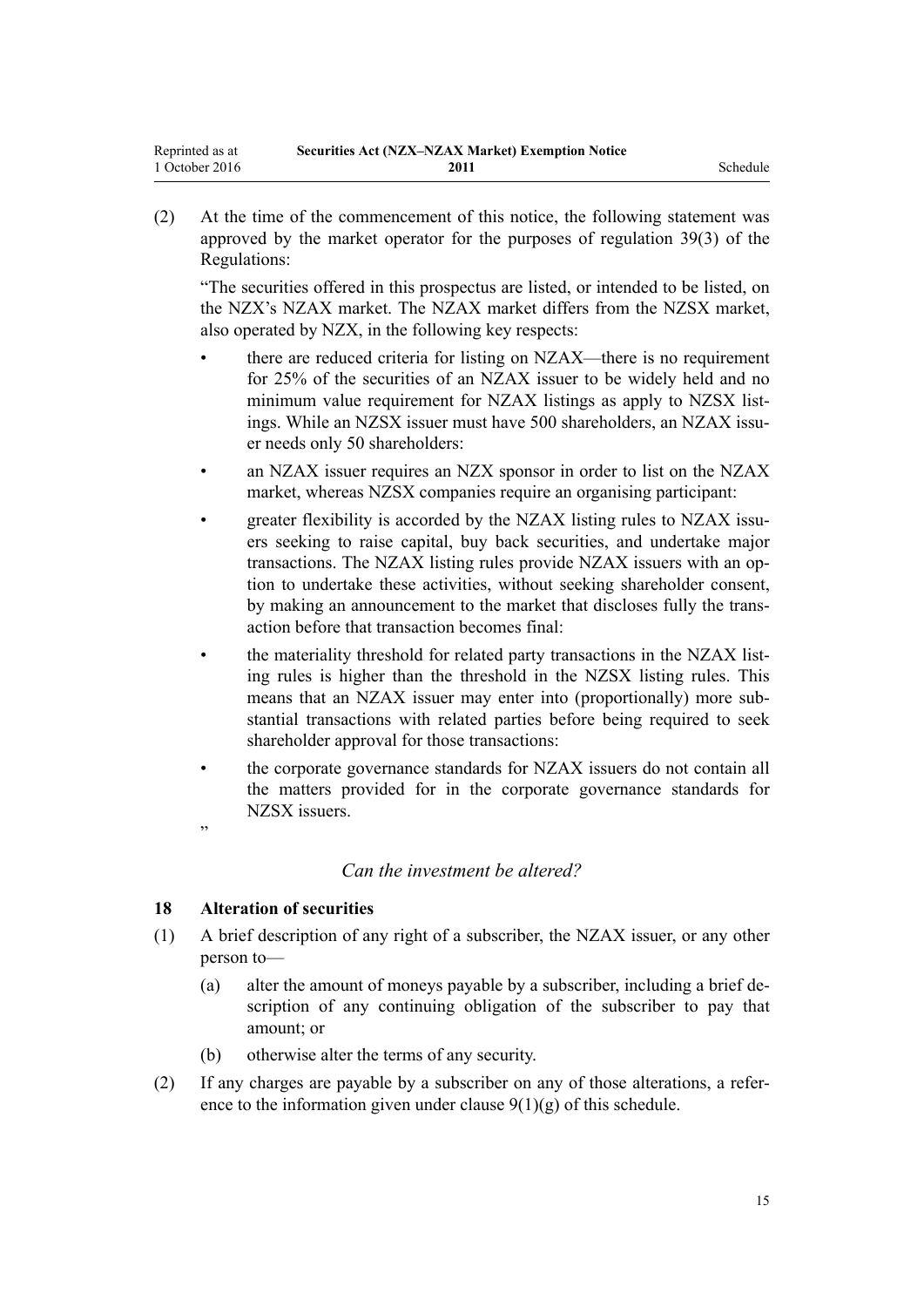*How do I cash in my investment?*

### <span id="page-15-0"></span>**19 Early termination**

- (1) A brief description of any right of the NZAX issuer, a subscriber, or any other person to terminate, cancel, surrender, or otherwise make or obtain payment of the returns from the securities, otherwise than as described in [clause 11](#page-11-0) of this schedule.
- (2) If any charges are payable by a subscriber on any such payment, a reference to the information given under clause  $9(1)(e)$  or (f) of this schedule.

*Who do I contact with inquiries about my investment?*

## **20 Inquiries about securities**

The names or descriptions of officers, employees, or agents of the NZAX issuer to whom inquiries about the securities can be made, and the contact details of those people (which must include an address and a business telephone number).

*Is there anyone to whom I can complain if I have problems with the investment?*

#### **21 Complaints about securities**

- (1) The names or descriptions of officers, employees, or agents of the NZAX issuer to whom complaints about the securities can be made, and the contact details of those people (which must include an address and a business telephone number).
- (2) A statement that a complaint about the securities or the NZAX issuer may be made directly to NZX, and the contact details of NZX for the purpose of making a complaint (which must include an address and a business telephone number).
- (3) A statement as to whether complaints about the securities can be made to an approved dispute resolution scheme and, if so, the contact details of the scheme (which must include an address and a business telephone number).

*What other information can I obtain about this investment?*

# **22 Financial statements requirements apply only if NZAX issuer has commenced business**

- (1) [Clauses 23](#page-16-0) and [24](#page-16-0) of this schedule apply only if, before the specified date, the NZAX issuer has commenced business and—
	- (a) has acquired an asset; or
	- (b) has incurred a debt.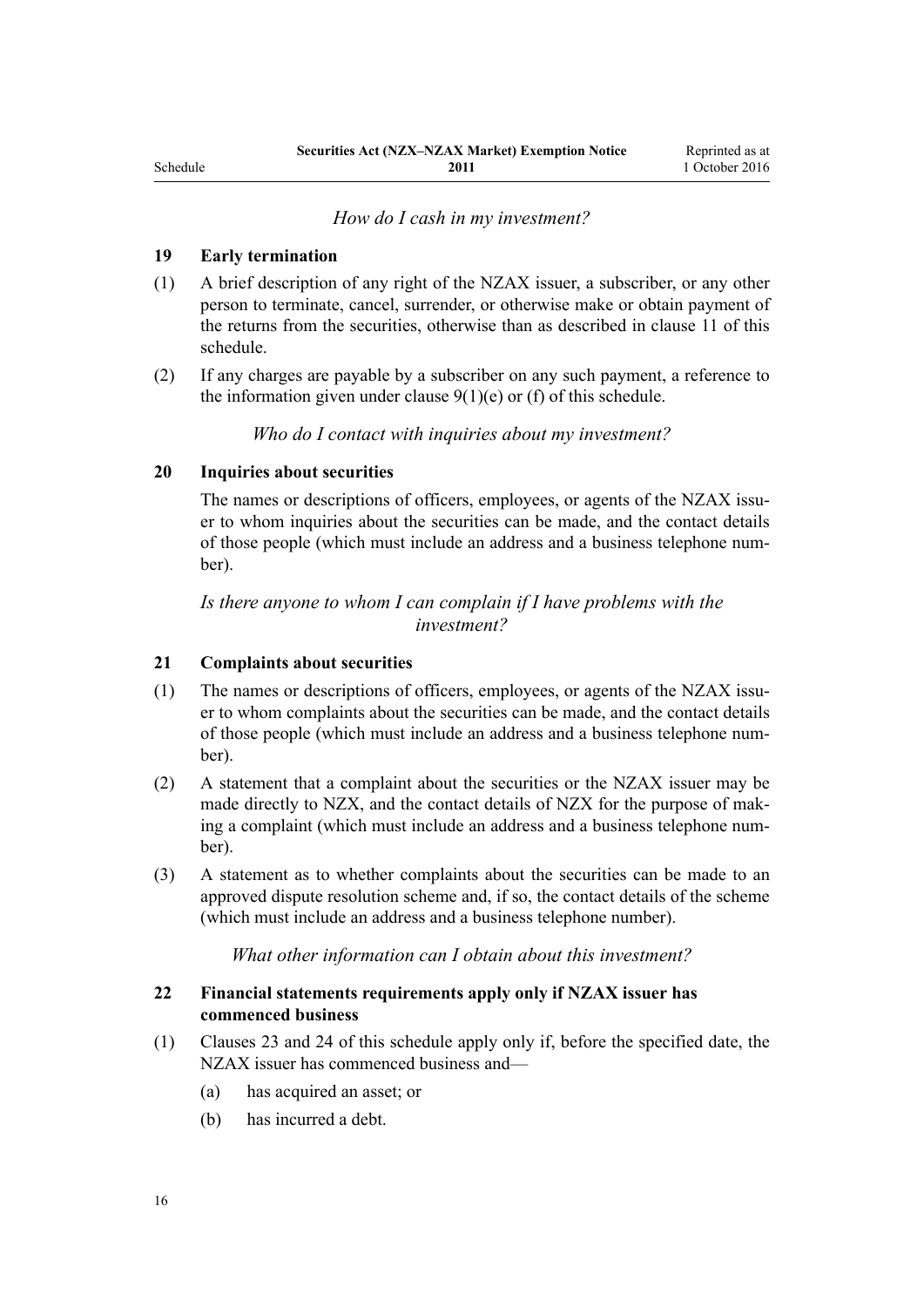<span id="page-16-0"></span>(2) If clause 23 of this schedule applies, financial statements for the NZAX issuer must be contained or referred to in the prospectus in accordance with that clause.

# **23 Financial statements**

- (1) A reference to the latest financial statements for the NZAX issuer that comply with, and have been registered under, the [Financial Reporting Act 1993](http://prd-lgnz-nlb.prd.pco.net.nz/pdflink.aspx?id=DLM323597), the accounting period covered by those statements, and the date of registration.
- (2) If the NZAX issuer so wishes, the latest financial statements referred to in subclause (1).
- (3) If no financial statements for the NZAX issuer have been registered under the [Financial Reporting Act 1993](http://prd-lgnz-nlb.prd.pco.net.nz/pdflink.aspx?id=DLM323597), financial statements for the NZAX issuer prepared and audited as if they were to be registered under that Act for—
	- (a) the most recently completed accounting period in respect of which the financial statements have been prepared; or
	- (b) if the NZAX issuer has not completed its first accounting period, the period from the date of commencement of business and ending on a stated date that is not more than 4 months before the specified date.
- (4) A statement to the effect that copies of the financial statements, together with an auditor's report in respect of the financial statements that complies with the requirements of [section 16](http://prd-lgnz-nlb.prd.pco.net.nz/pdflink.aspx?id=DLM324953) of the Financial Reporting Act 1993, are available—
	- (a) on request from the NZAX issuer, free of charge; and
	- (b) on the NZAX issuer's Internet site; and
	- (c) on the NZAX issuer's NZX webpage.

#### **24 Additional interim financial statements**

- (1) If the directors of the NZAX issuer consider it necessary or desirable (after having regard to [clause 8\(4\)](#page-3-0) of this notice), interim financial statements that comply with the [Financial Reporting Act 1993](http://prd-lgnz-nlb.prd.pco.net.nz/pdflink.aspx?id=DLM323597) (except that they need not be audited) for the issuing group.
- (2) If interim financial statements are included, the following statements for the group:
	- (a) an interim statement of financial performance; and
	- (b) an interim statement of cash flows; and
	- (c) statements as to—
		- (i) all material changes (if any) in matters contained in the interim financial statements from the matters contained in the financial statements contained or referred to in the prospectus under clause 23 of this schedule; and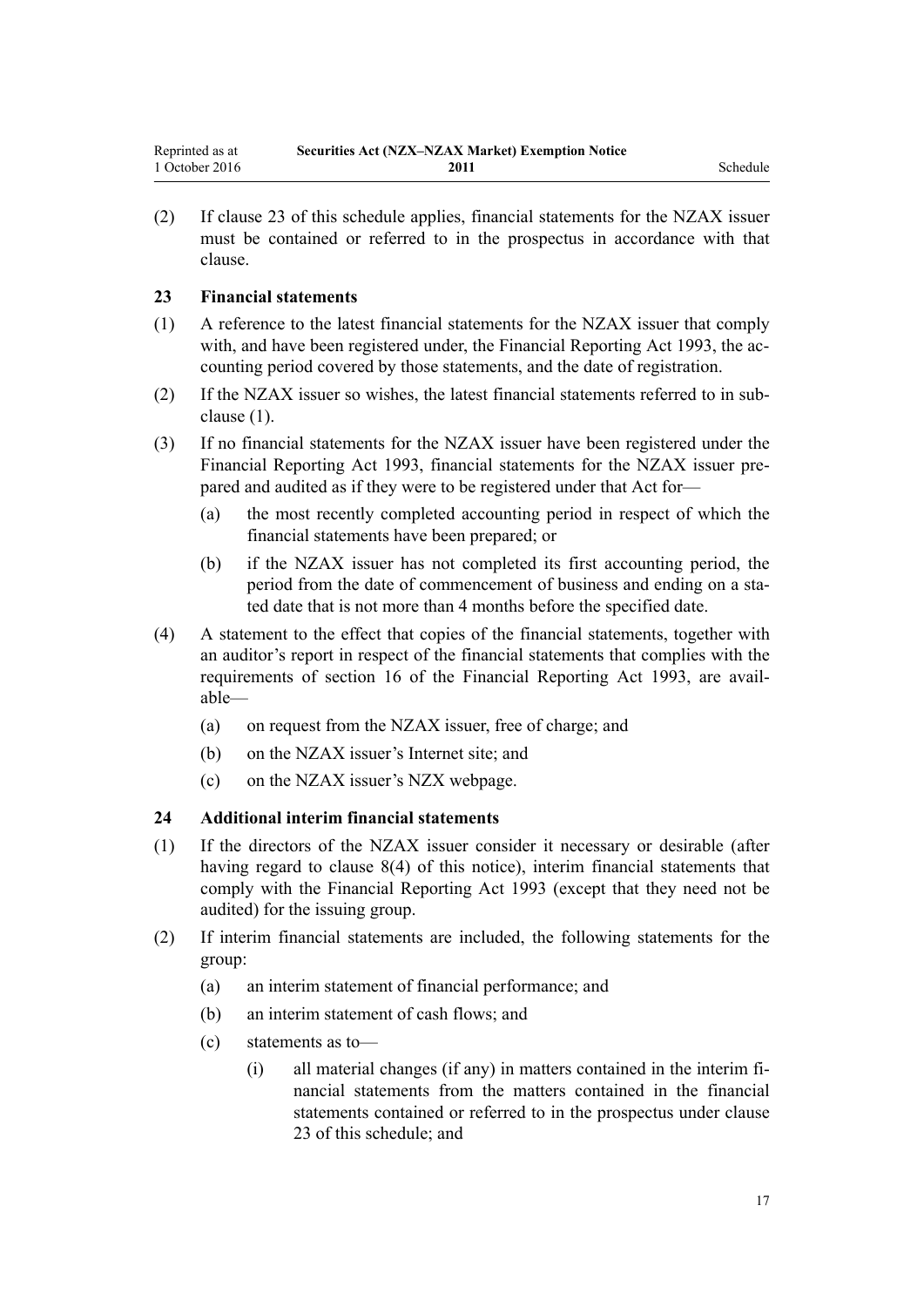|     | (11) | all transactions (if any) that are material related party transactions<br>under generally accepted accounting practice and that were en-<br>tered into or were being performed in the period of the interim fi-<br>nancial statements. |
|-----|------|----------------------------------------------------------------------------------------------------------------------------------------------------------------------------------------------------------------------------------------|
| (3) |      | A statement to the effect that conjes of the interim financial statements are                                                                                                                                                          |

- (3) A statement to the effect that copies of the interim financial statements are available—
	- (a) on request from the NZAX issuer, free of charge; and
	- (b) on the NZAX issuer's Internet site; and
	- (c) on the NZAX issuer's NZX webpage.
- (4) A statement that the following documents are available on request from the NZAX issuer, free of charge, and on the NZAX issuer's Internet site and the NZAX issuer's NZX webpage:
	- (a) the annual reports completed by the NZAX issuer in each of the 5 consecutive years before the date of the financial statements referred to in [clause 23\(1\)](#page-16-0) of this schedule; or
	- (b) the financial statements prepared by the NZAX issuer in accordance with the requirements of the [Financial Reporting Act 1993](http://prd-lgnz-nlb.prd.pco.net.nz/pdflink.aspx?id=DLM323597) for each of the 5 consecutive accounting periods before the date of the financial statements referred to in [clause 23\(1\)](#page-16-0) of this schedule.
- (5) The interim financial statements must be prepared—
	- (a) in accordance with NZ IAS 34 (but need not be audited); and
	- (b) for the period from the date of the financial statements contained or referred to in the prospectus under [clause 23](#page-16-0) of this schedule and ending on a stated date that is not more than 9 months after the date of those financial statements.

#### **25 Acquisition of business or subsidiary**

- (1) This clause does not apply in respect of a business, subsidiary, or body corporate if the consideration paid or payable, or proposed to be paid, for the acquisition of the business, subsidiary, or body corporate is not more than one-fifth of the amount of the total tangible assets shown in the statement of financial position referred to in accordance with [clause 23\(1\)](#page-16-0) of this schedule.
- (2) If a member of the issuing group acquired a business, or a member of the issuing group became a subsidiary of the NZAX issuer, at any time in the 2 years preceding the specified date, the following information and statements:
	- (a) the name of the member:
	- (b) a brief description of the activities of the business, or of the business carried on by the subsidiary, in the course of the period that began 5 years before the specified date and ended on the date on which the business was acquired, or the member became a subsidiary, as the case may be:

<span id="page-17-0"></span>Schedule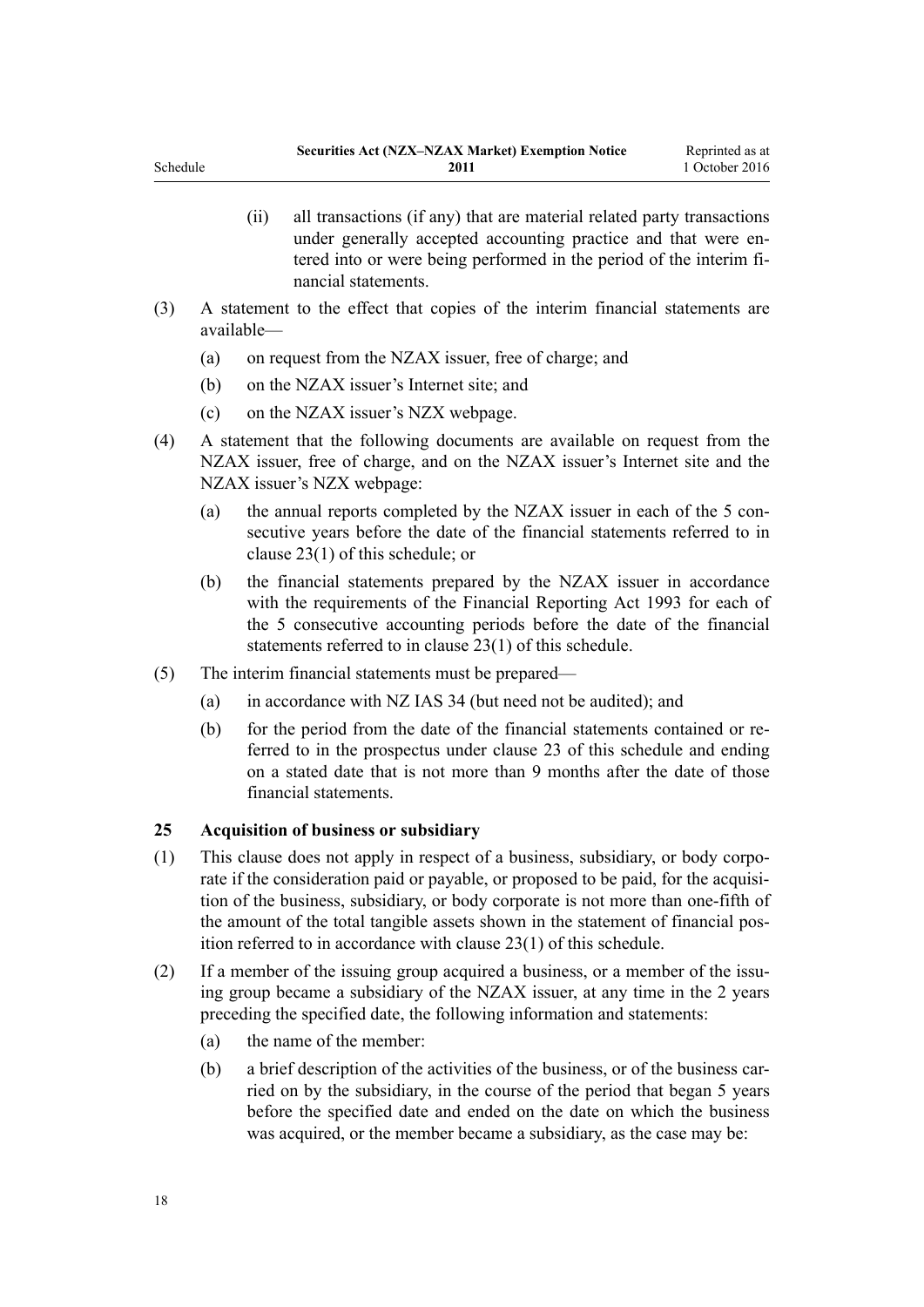- (c) if the registered prospectus does not refer to financial statements in accordance with [clause 23\(1\)](#page-16-0) of this schedule, the information referred to in subclauses  $(3)(b)$  and  $(d)$  or  $(e)$ .
- (3) If a member of the issuing group acquired a business, or became a subsidiary of the NZAX issuer, at any time in the specified period, or if the prospectus contains a statement to the effect that a member of the issuing group intends to acquire a business or to acquire equity securities that will result in a body corporate becoming a subsidiary of the NZAX issuer, the following information and statements:
	- (a) the name of the member of the issuing group:
	- (b) the amount of the consideration paid or payable, or proposed to be paid, for the business, subsidiary, or body corporate:
	- (c) a brief description of the business, or of the business carried on by the subsidiary or body corporate, in the course of the 5 years before the specified date:
	- (d) if the business, subsidiary, or body corporate has prepared financial statements in accordance with the [Financial Reporting Act 1993,](http://prd-lgnz-nlb.prd.pco.net.nz/pdflink.aspx?id=DLM323597) a statement that copies of the financial statements, or copies of the annual reports prepared in accordance with the requirements of the [Companies](http://prd-lgnz-nlb.prd.pco.net.nz/pdflink.aspx?id=DLM319569) [Act 1993](http://prd-lgnz-nlb.prd.pco.net.nz/pdflink.aspx?id=DLM319569), for the 5 most recent accounting periods of the business, subsidiary, or body corporate are available—
		- (i) on request from the NZAX issuer, free of charge; and
		- (ii) on the NZAX issuer's Internet site; and
		- (iii) on the NZAX issuer's NZX webpage:
	- (e) if the business, subsidiary, or body corporate has not prepared financial statements in accordance with the [Financial Reporting Act 1993,](http://prd-lgnz-nlb.prd.pco.net.nz/pdflink.aspx?id=DLM323597) a statement to the effect that the following documents are available on request from the NZAX issuer, free of charge, and on the NZAX issuer's Internet site and the NZAX issuer's NZX webpage:
		- (i) pro forma financial statements that have been prepared for the business, subsidiary, or body corporate for 1 accounting period ending not more than 4 months before the specified date, on as similar a basis as possible to those that would have been prepared had the business, subsidiary, or body corporate been a reporting entity for the purposes of the [Financial Reporting Act 1993;](http://prd-lgnz-nlb.prd.pco.net.nz/pdflink.aspx?id=DLM323597) and
		- (ii) a statement of the basis of the preparation of the pro forma financial statements referred to in subparagraph (i), the key assumptions used in preparing those statements, and the source of the information on which those statements were based.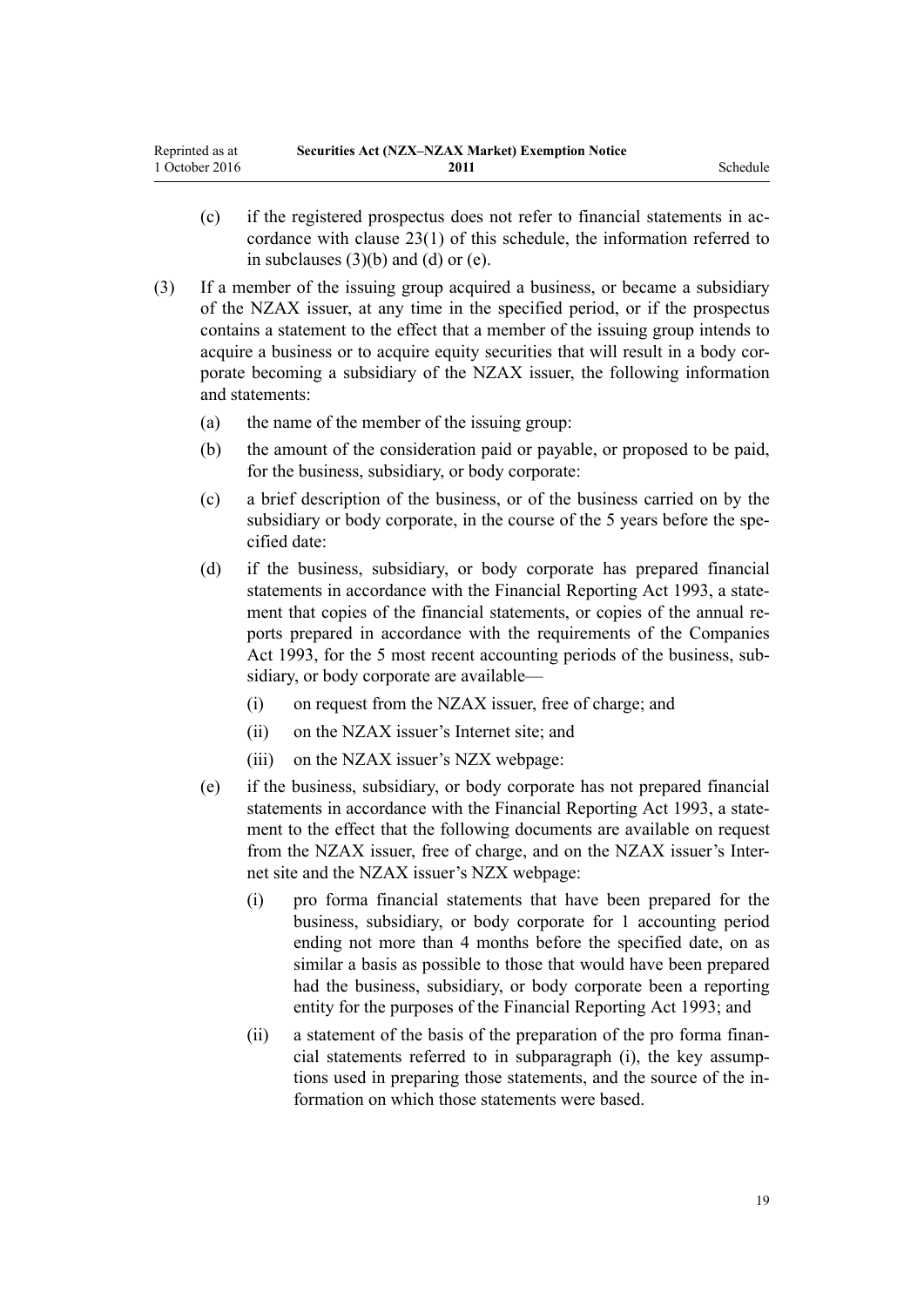<span id="page-19-0"></span>(4) In subclause (3), **specified period** means the period between the date of the financial statements referred to in accordance with [clause 23\(1\)](#page-16-0) of this schedule and the specified date.

# **26 Places of inspection of documents**

The times and places in New Zealand where the following documents or copies of the following documents (and, if they are wholly or partly in a foreign language, a correct translation of the documents in English) may, on payment of any fee, be inspected by a person who so requests:

- (a) the constitution or other documents or instruments constituting or defining the constitution of the NZAX issuer:
- (b) the financial statements referred to in clause  $23(1)$  of this schedule:
- (c) any material contract disclosed under [clause 28](#page-20-0) of this schedule:
- (d) if the NZAX issuer was incorporated outside New Zealand, the statute or other authority by or under which the NZAX issuer was incorporated.

#### **27 Interested persons**

- (1) If any specified person is entitled to remuneration for services (other than directors' fees), or to recover expenses, in respect of the NZAX issuer or any of its subsidiaries, particulars of—
	- (a) the nature of the services or expenses; and
	- (b) if remuneration or expense recovery is from the NZAX issuer or any subsidiary of the NZAX issuer, whether the amount of remuneration or expenses is limited and, if so, the limits.
- (2) Particulars of any direct or indirect material interest in the NZAX issuer or any of its subsidiaries, or in any contract or arrangement entered into on behalf of or in respect of the NZAX issuer or any of its subsidiaries, that—
	- (a) any specified person has, or has had at any time during the 5 years preceding the specified date; and
	- (b) is material to either or both of the person who has the interest and the NZAX issuer or any of its subsidiaries.
- (3) If more than 10% of the value of the assets of the NZAX issuer (calculated in accordance with generally accepted accounting practice) was, at any time during the 2 years preceding the specified date, represented directly or indirectly by any securities of which any associated person of the NZAX issuer, any promoter of the securities being offered, or any associated person of a promoter was the NZAX issuer, a description of those securities.
- (4) In this clause, **specified person** means—
	- (a) a director or proposed director of the NZAX issuer, a promoter of the securities being offered, or an associated person of any of them; and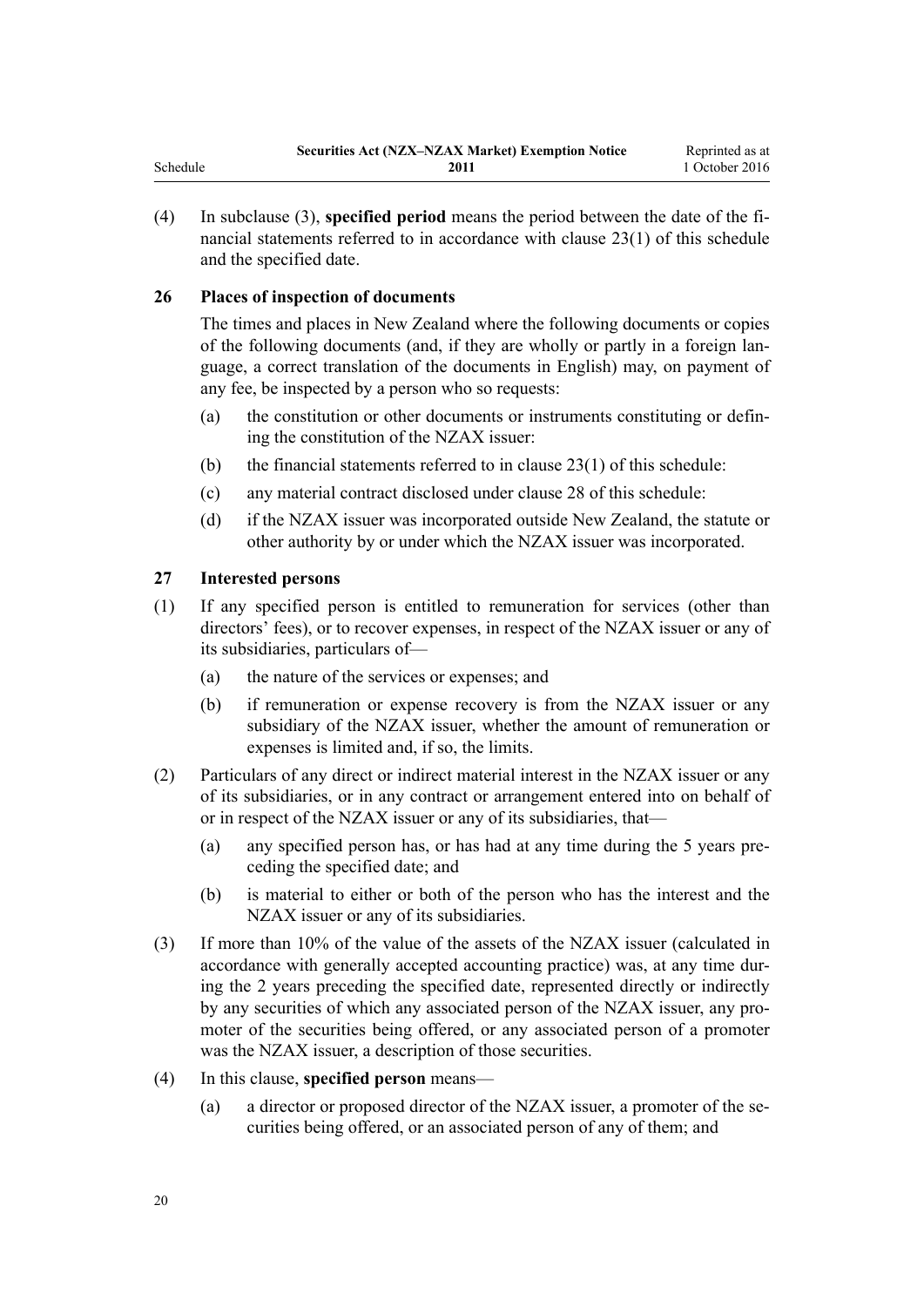- 
- <span id="page-20-0"></span>(b) in the case of an offer of previously allotted securities referred to in [sec](http://prd-lgnz-nlb.prd.pco.net.nz/pdflink.aspx?id=DLM27561)[tion 6\(2\) or \(3\)](http://prd-lgnz-nlb.prd.pco.net.nz/pdflink.aspx?id=DLM27561) of the Act, the offeror, the securities holder at the time of the offer, and an associated person of either of them.

## **28 Material contracts**

In relation to every material contract entered into by any member of the issuing group at any time in the 2 years before the specified date (not being a contract entered into in the ordinary course of business of the member),—

- (a) its date; and
- (b) the names of the parties to it; and
- (c) its general nature.

# **29 Pending proceedings**

A brief description of any legal proceedings or arbitrations that—

- (a) are pending at the specified date; and
- (b) may have a material adverse effect on the issuing group.

# **30 Other material matters**

Particulars of any material matters relating to the offer of securities (other than matters elsewhere set out in the prospectus or in the financial statements referred to in the prospectus under [clause 23](#page-16-0), [24,](#page-16-0) or [25](#page-17-0) of this schedule, and contracts entered into in the ordinary course of business of a member of the issuing group).

#### **31 Directors' statement**

A statement by the directors of the NZAX issuer as to whether, in their opinion, after due enquiry by them, any of the following has materially and adversely changed during the period between the date of the latest financial statements contained or referred to in the prospectus and the specified date:

- (a) the trading or profitability of the issuing group:
- (b) the value of the issuing group's assets:
- (c) the ability of the issuing group to pay its liabilities due within the next 12 months.

#### **32 Prospective financial information**

- (1) This clause applies if the registered prospectus contains prospective financial information.
- (2) A copy of a report by a qualified auditor, signed by the auditor (either in his or her own name or that of the auditor's firm), stating—
	- (a) the work done by the auditor; and
	- (b) the scope and limitations of the audit; and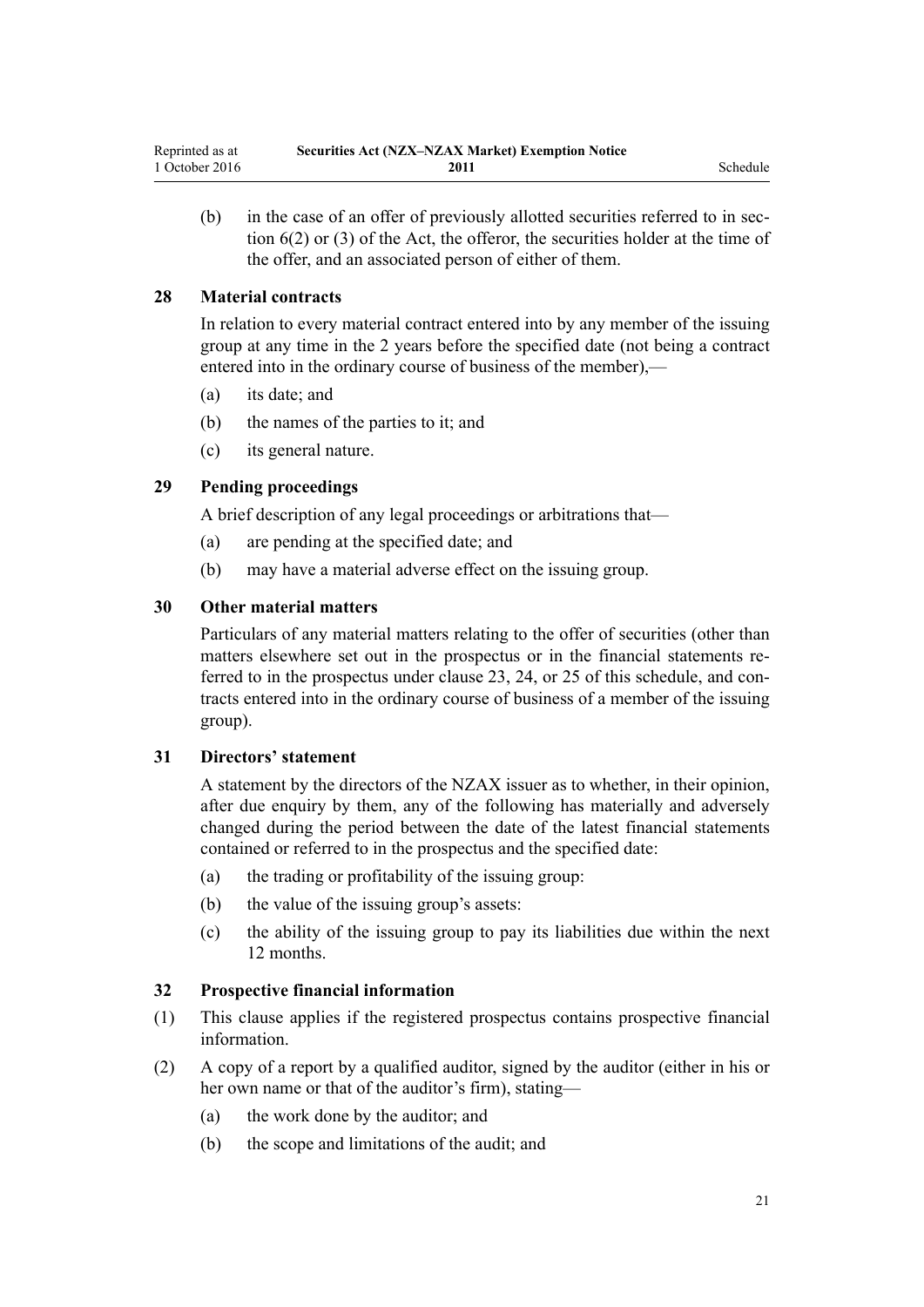- <span id="page-21-0"></span>(c) the existence of any relationship (other than that of auditor) that the auditor has with, or any interests that the auditor has in, the NZAX issuer or any of its subsidiaries.
- (3) The auditor's report must contain a statement in the following form:

"In our (*or* my) opinion, the prospective financial information, so far as the accounting policies and calculations are concerned, has been properly compiled on the footing of the assumptions made or adopted by the NZAX issuer set out on [*specify pages*] of this prospectus and is presented on a basis consistent with the accounting policies normally adopted by the NZAX issuer (*or* group)."

## **33 Annual information**

A statement of the type of information (if any) that is required to be, or otherwise will be, given annually to subscribers by the NZAX issuer.

## **34 On request information**

A statement—

- (a) describing the type of information relating to the NZAX issuer or the securities being offered that is required to be, or otherwise will be, available on request from the NZAX issuer; and
- (b) explaining how the request should be made; and
- (c) as to whether any charge may be made for the information and the amount of the charge.

Dated at Wellington this 26th day of September 2011.

Sean Hughes, Chief Executive.

# **Statement of reasons**

This notice comes into force on 30 September 2011 and will expire on the close of 30 September 2016. It replaces the [Securities Act \(NZX–NZAX Market\) Exemption No](http://prd-lgnz-nlb.prd.pco.net.nz/pdflink.aspx?id=DLM330817)[tice 2005](http://prd-lgnz-nlb.prd.pco.net.nz/pdflink.aspx?id=DLM330817) (the **2005 notice**), which expired on 1 June 2010. The 2005 notice exempted an issuer listed on the NZAX Market (a securities market operated by NZX Limited), subject to conditions, from sections  $34(2)(a)$  and  $37A(1)(a)$  and (c) of the Securities Act 1978 (the **Act**), and [regulations 3\(1\)](http://prd-lgnz-nlb.prd.pco.net.nz/pdflink.aspx?id=DLM86320) and [23](http://prd-lgnz-nlb.prd.pco.net.nz/pdflink.aspx?id=DLM86380) of the Securities Regulations 1983. The effect of the 2005 notice was to exempt NZAX issuers from the requirement to provide an investment statement to prospective investors before they subscribe for the securities, including in respect of previously allotted securities, and in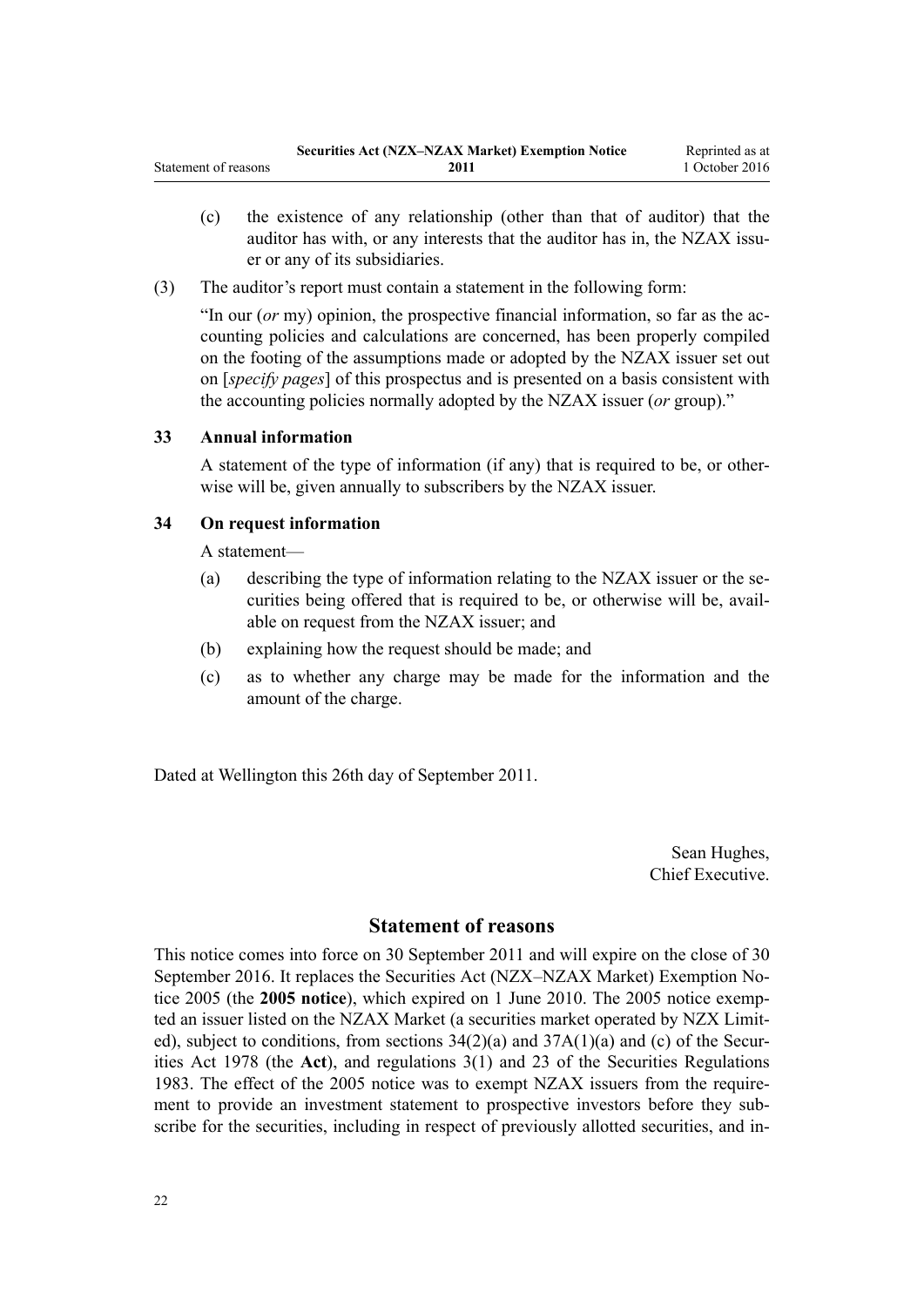stead to require NZAX issuers to register a prospectus with an alternative schedule of contents.

This notice carries forward the effect of the [2005 notice,](http://prd-lgnz-nlb.prd.pco.net.nz/pdflink.aspx?id=DLM330817) with a number of minor changes to reflect the introduction of the [Securities Regulations 2009,](http://prd-lgnz-nlb.prd.pco.net.nz/pdflink.aspx?id=DLM2291142) more accurately reflect the way information is displayed by NZAX issuers, and provide for transitional arrangements.

The Financial Markets Authority, after satisfying itself as to the matters set out in [section 70B\(2\)](http://prd-lgnz-nlb.prd.pco.net.nz/pdflink.aspx?id=DLM3727623) of the Act, considers it appropriate to carry forward the provisions of the [2005 notice](http://prd-lgnz-nlb.prd.pco.net.nz/pdflink.aspx?id=DLM3727623) and to make the changes contained in this notice because—

- granting the exemptions sought will enable NZAX issuers proposing to offer securities to the public to continue to rely on exemptions of the nature of those provided historically:
- the exemptions will not cause significant detriment to subscribers. Reducing regulatory compliance costs for NZAX issuers will allow, potentially, greater return to investors while the conditions of the exemptions require alternative and appropriate disclosure for investors in equity securities:
- the exemptions are not broader than what is reasonably necessary to address the matters that gave rise to the exemptions because they only apply to NZAX issuers in relation to offers of equity securities to the public, and only provide exemptions to the extent appropriate to reduce regulatory compliance costs while requiring the provision of relevant information in an appropriate alternative manner.

Issued under the authority of the [Legislation Act 2012](http://prd-lgnz-nlb.prd.pco.net.nz/pdflink.aspx?id=DLM2997643). Date of notification in *Gazette*: 29 September 2011.